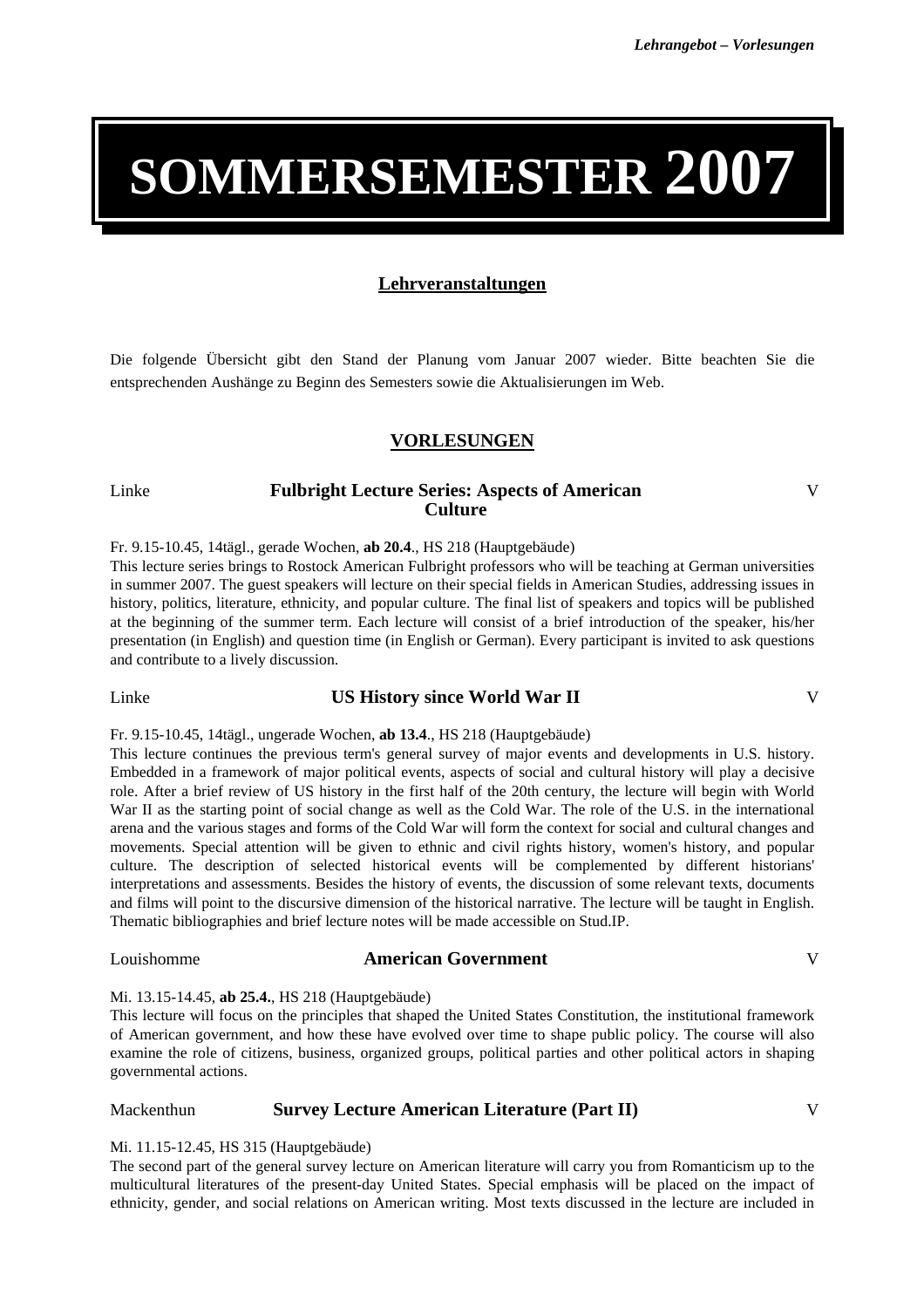the *Heath Anthology of American Literature*, ed. Paul Lauter, the purchase of which is recommended to students planning to specialize in American Studies. All other students will be required to purchase a *Reader* with a selection of texts discussed in this lecture.

# Reschly **Women and Gender in Twentieth-Century US History**

V

Do. 19.00-20.30, 11.6.-13.7, HSS 3 (Schwaansche Straße)

Fr. 15.15-16.45, 11.6.-13.7, HS 218 (Hauptgebäude)

Mo. 9.00-16.00, 16.7., R. 8023

This course will provide an introduction to the history of women and gender in America during the twentieth century. The class will present women's history both as an integral part of American history and as a distinct and exciting subject of historical study. Lecture and course materials will allow students to explore the public and private lives of American women of different class, racial, ethnic, and religious backgrounds. Our goal is to understand women's place in American history and the ways gender has shaped American society, culture, and politics.

Topics we will cover in lectures and discussions will include: women and reform movements, such as Populism and Progressivism; African-American, Latina, and Asian-American women; women and work; immigration; women and the Great Depression; women, work, and the war; women and religion; the "feminine mystique"; civil rights; the Sexual Revolution; Second Wave Feminism and personal politics; the conservative backlash; Third and Fourth Wave Feminism.

The course will meet two times per week from June 11 to July 13, and all day on July 16.

# Siebold **Englisch als Zweitsprache** LC

Do. 9.15-10.45, HS 315 (Hauptgebäude)

Auch für Lehramt Grundschule und BA/MA (Vermittlungskompetenz)

Voraussetzung für die Teilnahme: vorherige Teilnahme am GK Sprachwissenschaft und Fundamentals of Grammar.

Wie lernen Menschen Sprachen? Zunächst wird der Frage nachgegangen, wie Kinder ihre Muttersprache erwerben. Im Mittelpunkt des Seminars steht jedoch der Zweitsprachenerwerb. Darunter sind die Voraussetzungen sowie die Art und Weise zu verstehen, wie Menschen außerhalb und innerhalb des Klassenraums andere Sprachen als ihre Muttersprache erwerben. Das Seminar gibt eine Einführung in wichtige Fragestellungen, Methoden und Ergebnisse der Zweitsprachenerwerbsforschung. Das Schwergewicht liegt dabei auf möglichen Schlussfolgerungen für den Englischunterricht: Wie verhelfen die Erkenntnisse der Zweitsprachenerwerbsforschung zu Einsichten in Wege und Grenzen des beruflichen Handelns künftiger Englischlehrerinnen und -lehrer?

Im Rahmen des Lecture Course kann ein Proseminarschein erworben werden.

# **Grundstudium**

# **LITERATURWISSENSCHAFT**

# Klaus **Grundkurs Einführung in die englische und amerikanische Literaturwissenschaft**

Ü

Gruppe A (Klaus): Do. 9.00-11.15, R. 8023

Gruppe B (Hasenkamp): Do. 17.15-19.30, R. 8028

Nur für Lehrämter.

Der Kurs möchte mit Grundbegriffen und zentralen Fragestellungen der Literaturwissenschaft unseres Faches vertraut machen, also in die Teilbereiche Literaturtheorie, Textanalyse und Literaturgeschichte einführen. Anhand von Werken aus unterschiedlichen Perioden, Gattungen und Kulturkreisen soll ein Eindruck von dem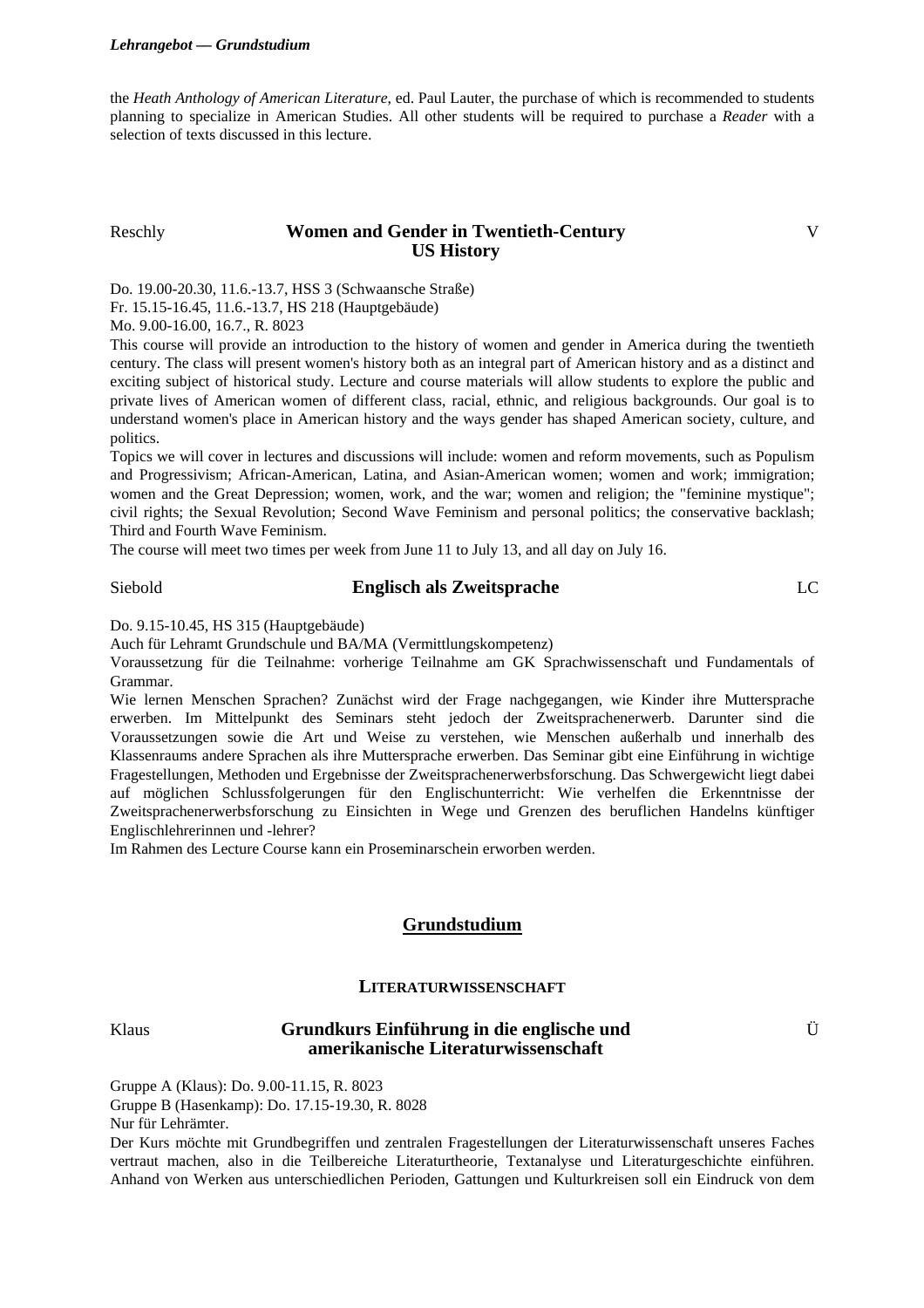Ü

weiten Gegenstandsbereich der englischen und amerikanischen Literaturwissenschaft vermittelt und zugleich eine Anleitung zum Umgang mit Texten gegeben werden.

Eine Sitzung beginnt üblicherweise mit der gemeinsamen Interpretation eines literarischen Werks, an die sich dann, darauf aufbauend, ein Referat des Seminarleiters über einen ausgewählten Gegenstand (z. B. Text, Kontext, Literaturbegriff, Gattungen, Perioden) anschließt.

# Rudlof **Grundkurs Einführung in die englische und amerikanische Literaturwissenschaft**

Gruppe C: Fr. 9.00-11.15, R. 8023

Nur für Lehrämter.

Die Freude am Lesen langer und schwieriger Texte bringen Sie sicher schon mit, wenn Sie sich für ein Lehramtsstudium Englisch entscheiden. Im Grundkurs Literatur werden Sie nun mit den verschiedenen Genres sowie mit den für die Textanalyse notwendigen Fachbegriffen vertraut gemacht. Sie erhalten Einblicke in literaturgeschichtliche Hintergründe und die Literatur unterschiedlicher englischsprachiger Kulturkreise. Ferner werden wir uns mit verschiedenen methodischen und theoretischen Herangehensweisen an die Literaturanalyse beschäftigen. Vorbereitend auf Ihr weiteres Studium werden weiterhin wesentliche Aspekte des wissenschaftlichen Arbeitens (Quellenrecherche, Zitierweise) Gegenstand dieses Grundkurses sein.

Ein *Reader* mit den Primärtexten wird zu Beginn des Semesters im Copyshop Brunnenhof ausliegen. Darüber hinaus sollten Sie möglichst frühzeitig mit der Lektüre von Pat Barkers *Liza's England* (1986) beginnen.

Brusberg-Kiermeier **Jane Austen: Pride and Prejudice and Emma** PS

#### Mi. 11.15-12.45, R. 8023

The name of Jane Austen (1775-1817) is known to a wide public today because so many screenplays of Hollywood movies and heritage films are based on her novels. We will analyse two novels of this Regency author, whose texts were well-received from publication onwards and who still ranks among the world's greatest novelists. Although her work is smaller in number than that of other famous novelists, it offers a wealth of sensitive as well as comic representations that still fascinate readers today. We will examine her special place in literary history between Samuel Richardson and the Brontë sisters and especially concentrate on her constructions of gender and social roles. In her novels, female autonomy, control of emotions and selfrealisation are central topics which have lost nothing of their topicality. After discussing the texts, we will also look at recent film and TV versions of her novels. Students have to buy and read *Pride and Prejudice* and *Emma* before coming to the seminar. The Oxford World's Classics Editions will be obtainable from Weiland's.

# Klaus **The Poetry of W. H. Auden PS**

#### Di. 13.15-14.45, R. 8023

This course aims to awaken an interest in one of the major twentieth-century poetic voices in the English language. W. H. Auden (1907-73) was born and bred in England and lived there until 1939, a period interrupted by journeys to many countries, from Iceland to China, from Austria to Spain, and including a one-year stay in the Weimar Republic. He left Britain and the politically turbulent 1930s, in which he had played a leading role as a committed writer, at the outbreak of the Second World War to settle in the United States. All these experiences had a great impact on his work. Immensely versatile in his choice of poetical genres (ballad, lullaby, comic and light verse, political and occasional poems, verse drama, love lyric and reflective poetry), wideranging in his emotional and verbal reference, and with a talent for coining memorable phrases (the *Oxford Dictionary of Quotation* lists some forty items), Auden has much to offer for readers in the year of his centenary. I am still looking for a suitable and reasonably priced edition of Auden's poetry, which is to be ordered at Weiland's. Alternatively, I might put together a *Reader*.

#### Mackenthun **Michael Ondaatje, The English Patient. A Case Study in Literary Criticism**  PS

#### Do. 15.15-16.45, R. 8023

One of Canada's most celebrated writers, Michael Ondaatje, produced with his novel *The English Patient* (1992) a text that exposes us to some key issues of postcolonial historical fiction. Set in war-torn Italy but reaching back in time to the period of African exploration and colonization in the 1930s, the novel brings together a truly cosmopolitan cast of characters and crucially addresses the significance of place, nationality, and identity in a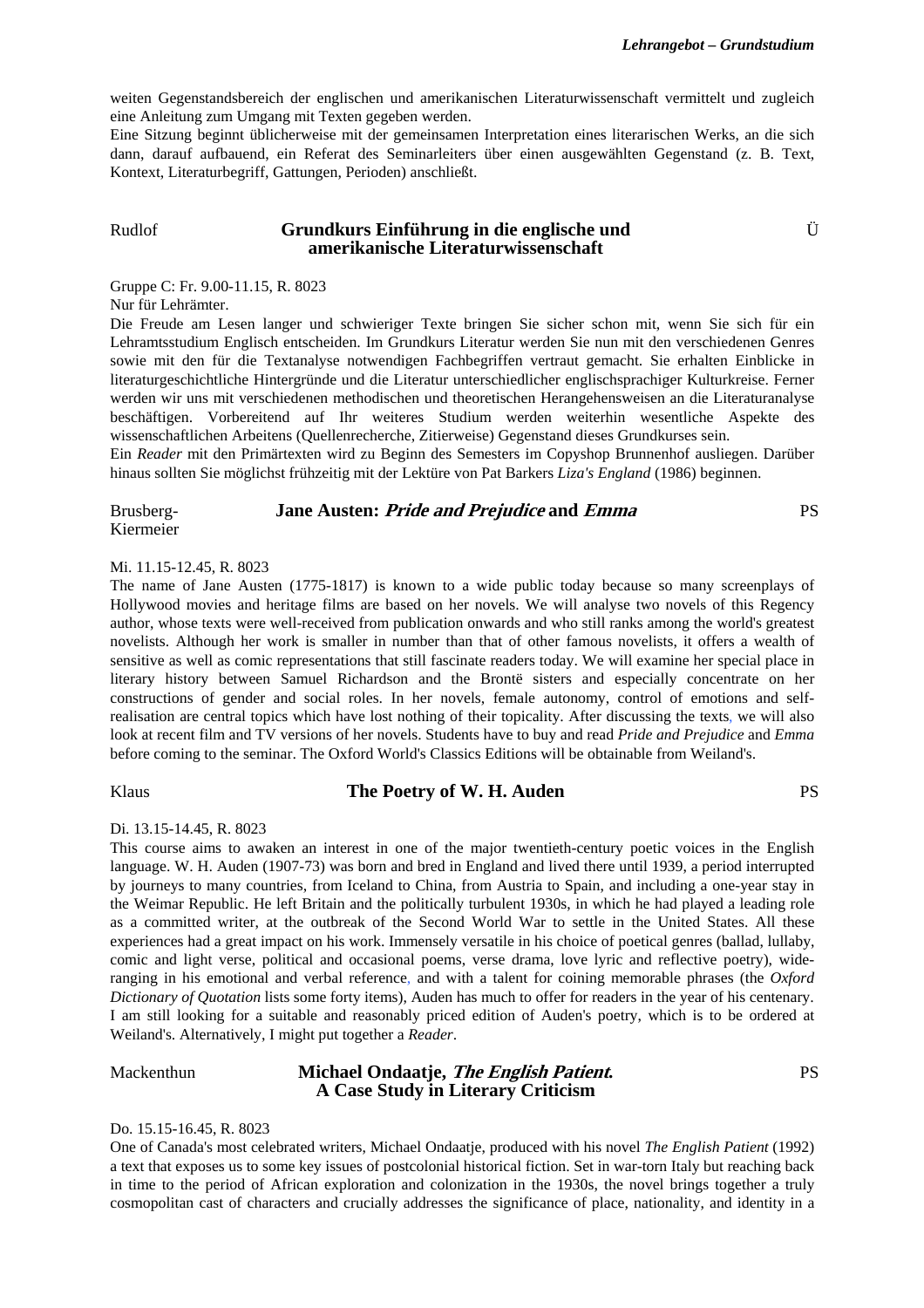#### *Lehrangebot –– Grundstudium*

global setting. Similarly, it surrounds the events with a network of intertexts that add a further, universal, meaning to the historically specific action itself. Not least because of its conversion into a highly praised motion picture, this novel is worth exploring in some detail. Students are required to purchase the novel; further texts will be available in a *Reader* from the *Copy-Team* (Brunnenhof).

Please buy: Ondaatje, Michael (1992/2004) *The English Patient*. Macmillan. ISBN 0330327542 Students in possession of the book will be admitted to the class.

# Einsiedel **Turn of the Century American Women's Writing: Kate Chopin and Edith Wharton**

#### Di. 19.00-20.30, R. 8023

To better explore the taboo topics of the time, turn of the  $19<sup>th</sup>$  to the  $20<sup>th</sup>$  century women's writing initially made use of "exotic" settings located outside of mainstream America, such as the genre of local color (e.g. Kate Chopin's Louisiana French in *Bayou Folk*). Subsequently, these writers also depicted the prototypical American woman as an agent of self-liberation (Kate Chopin 1899, Edith Wharton 1905, 1913, 1920). In this seminar, we will first analyze the themes of "othering", social limitation, female initiative and transition in selected short stories by Kate Chopin. A comparison of the endings of Chopin's first novel *At Fault* and her major work *The Awakening* will give an impression of the reversals in place, concerning what might, at first sight, appear to be "happy" bondage and "tragic" liberation. The issue of socially contested liberties will provide a common ground once we turn to an analysis of Edith Wharton's major works, which otherwise approach the topic of emancipation quite differently in setting and style.

Students are expected to purchase the following texts:

A *Reader* with excerpts from Kate Chopin's stories and from *At Fault* will be available from the *Copy-Team* (Brunnenhof).

Chopin, K. (1899) *The Awakening*, New York: Avon Books.

Wharton, E. (1905) *The House of Mirth*, New York: Penguin.

Wharton, E. (1913) *The Custom of the Country*, New York: Random House.

Copies of the texts are e.g. available at common internet bookstores.

Students in possession of the texts will by all means be admitted to the seminar.

# Einsiedel **Riding the Third Wave: Chicana Feminist Theory and Fiction**

#### Mi. 15.15-16.45, HS 218 (Hauptgebäude)

Based on an introduction to the critical positions of Chicanas within and towards feminist theory, this seminar will explore the playful glance on feminist scholarship in literary works by Ana Castillo, María Amparo Escandón, John Rechy, and Sheila Ortiz-Taylor. In the first sessions, we will trace the evolution of an emancipatory discourse that directs a challenging critique at articulations of machismo as well as at previous feminisms. We will address Gloria Anzaldua's and Cherríe Moraga's idea of "the new mestiza's" capabilities of bridging across (cultural) gender divides and Ana Castillo's concept of the Xicanisma as well as essays, less experimental in style, providing an overview of the larger theoretical setting. With this theoretical background in mind, we will then turn to the analysis of the novels in order to read their reflections on feminism in general and their engagement with this theory in particular.

Students are expected to purchase the following materials:

A *Reader* with theory excerpts will be available from the *Copy-Team* (Brunnenhof).

Castillo, A. (1994) *So Far From God*, New York: Plume.

Amparo Escandón, M. (1999) *Esperanza's Box of Saints: A Novel*, New York: Scribner.

Rechy, J. (2001) *The Miraculous Day of Amalia Gómez*, New York: Grove Press.

Used and new copies of the texts are available at common internet bookstores.

Students in possession of the texts will by all means be admitted to the seminar.

# Hasenkamp **Reading Course** Ü

PS

PS

Mi. 15.15-16.00, R. 8028

This course will build on the contents discussed in the Grundkurs Literaturwissenschaft. We will work our way through texts from different genres, periods and backgrounds (mainly short stories, some poems and other short texts and extracts), which shall give us an impression of the diversity of 'literary' and 'fictional' texts. The emphasis will be on different approaches to and interpretation of literary texts, but you are also invited to suggest your own topics of discussion.

A Reader with the material will be available from the *Copy-Team* (Brunnenhof).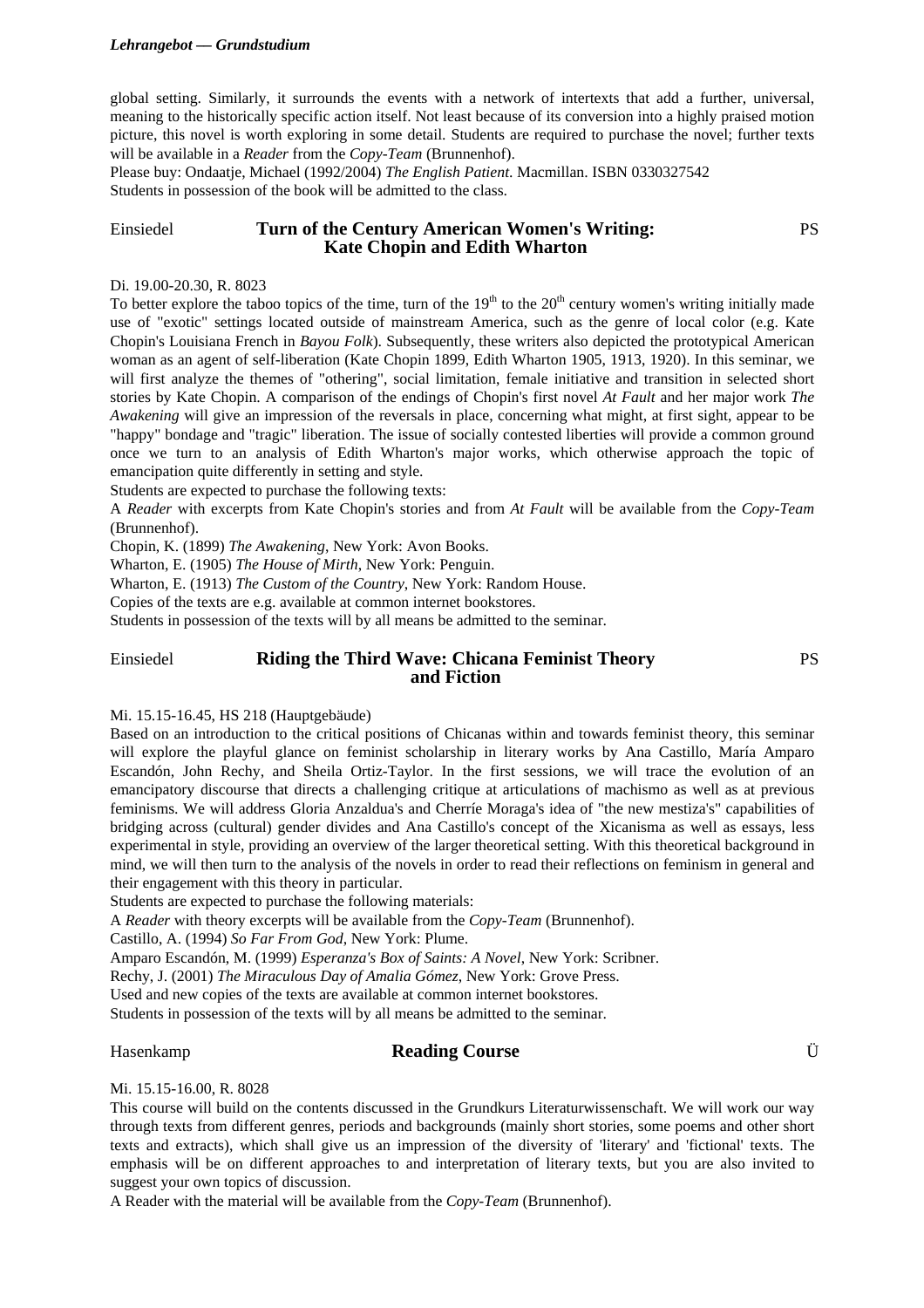# **SPRACHWISSENSCHAFT**

# Nolde **Grundkurs Sprachwissenschaft** Ü

#### Di. 9.15-10.45, R. 229 (Hauptgebäude)

Ziel des Grundkurses ist es, einen ersten Überblick über die Teildisziplinen und wesentlichen Begriffe der Sprachwissenschaft zu geben. Es werden zunächst die kleinsten Einheiten im Sprachsystem, die Laute, beschrieben (Phonetik, Phonologie). Anschließend stehen Form und Bedeutung von Wörtern (Morphologie, Semantik) und die Analyse von Sätzen (Syntax) im Mittelpunkt der Aufmerksamkeit. Es werden außerdem Aspekte der Textanalyse, z.B. die Verknüpfung von Texten (Kohäsion) betrachtet.

Darüber hinaus erfolgt auch eine Auseinandersetzung mit dem Gebrauch der Sprache in der aktuellen Sprechsituation. So werden Aspekte der so genannten Sprechakttheorie diskutiert, die die Bedeutung und Wirkung von Äußerungen untersucht (Pragmatik). Ein weiterer interessanter Teilbereich ist die Soziolinguistik, die sich mit regional und sozial beeinflussten Sprachvarianten (z. B. Britischem und Amerikanischem Englisch oder Frauen- und Männersprache) befasst.

# N.N. **An Introduction to Middle English** PS

#### Di. 13.15-14.45, R. 8028

The period from the Norman Conquest to about 1500 marked a decisive step in the development of English from a primarily synthetic to a chiefly analytic language with an exceptionally large and varied vocabulary and an increasing tendency towards standardization. These major linguistic processes will be exemplified by selections of Middle English writing that attest to the diversity of literary genres and the richness of medieval English life and culture.

# N.N. **Spoken Interaction in Drama and Film** PS

#### Fr. 11.15-12.45, R. 8023

In this course, certain linguistic approaches to spoken interaction will be discussed and illustrated by extracts from modern plays and film scripts. We will start out with an overview of speech act theory, discuss some influential politeness theories, and take a look at basic concepts in the description of the local structure of conversation (e.g. turns, overlaps, repairs etc.). After this introduction, the approaches will be applied to the analysis of selected plays and film scripts. Working from audio-visual material, we will also investigate nonverbal aspects such as intonation, facial expression and gestures.

# N.N. **Englishes around the Globe** PS

#### Mo. 11.15-12.45, R. 8023

Approximately 400 years ago, English played a rather marginal role among the languages in the world, even in Europe. Today it is spoken worldwide by almost 400 million native speakers, and as a second language by approximately 500 million people. Additionally, at least 1 billion people use it as a foreign language. Since it is so widely spread and differentiated, it is quite obvious that we cannot actually speak of a single homogenous language. What is more, there are even different standards of English.

In this course, we will first have a look at the methodology of sociolinguistics by introducing important terms and dealing with the notion of standard, the process of standardization, the concept of first, second and foreign language, as well as other models of describing English as a world language. We will then discuss the different varieties of English. Starting out from the British standard, we will move on to investigate other national and international standards and varieties of English, including those in America and Canada, Australia and New Zealand, Africa and South Asia. We will look at the development of these varieties and compare their phonological, morpho-syntactical and lexical features. A brief look at the possible future of world "Englishes" will conclude this introductory overview.

#### N.N. **The Development of the English Lexicon** PS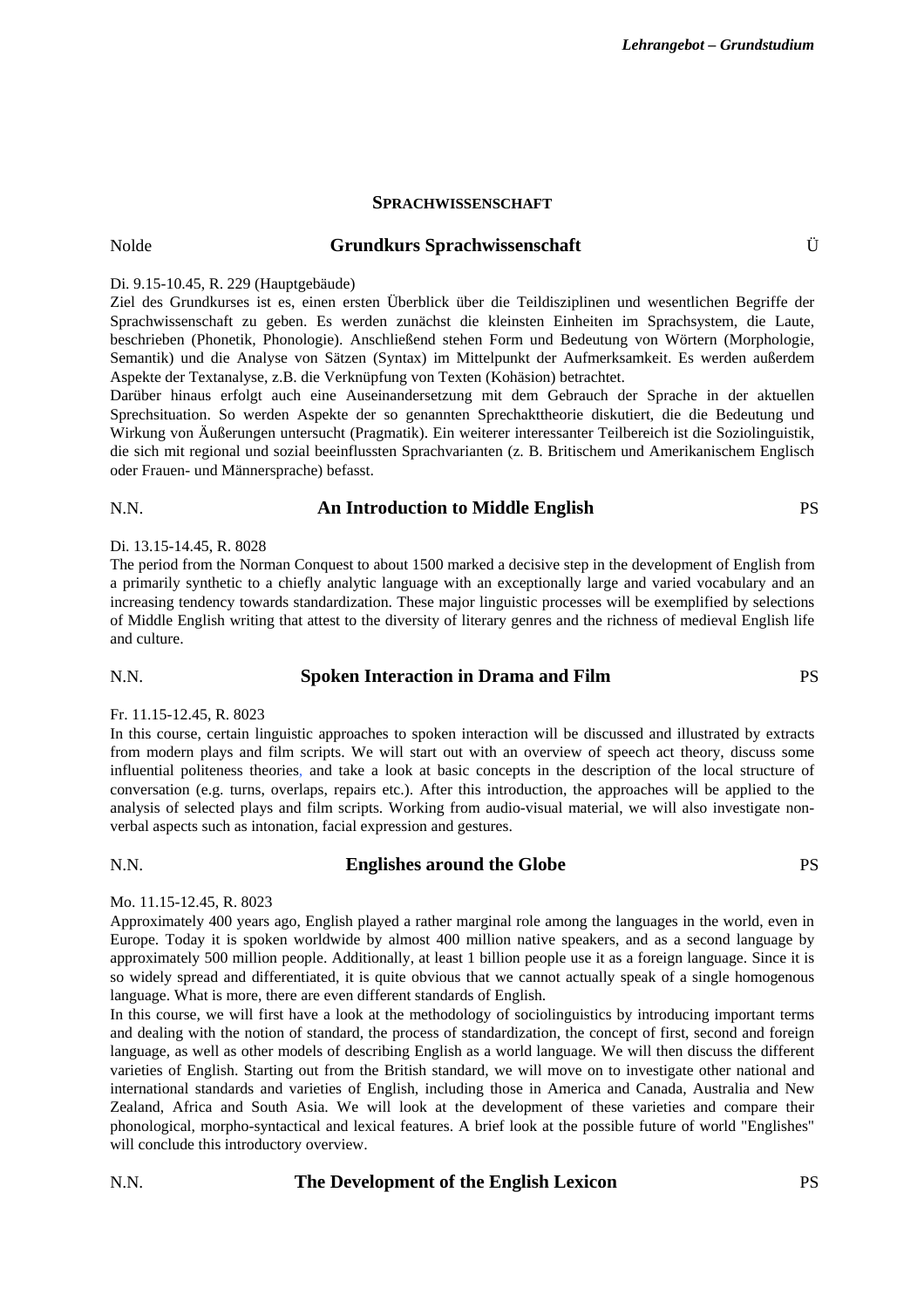#### Mi. 15.15-16.45, R. 8023

Today, approximately 70 percent of English words were adopted from many other languages. These include, quite obviously. Latin and French, but also languages as remote as Arabic and that of the Aborigines.

In this course, we will investigate which changes the English word stock has undergone since the first Germanic settlements on the British Isles. After dealing with some theoretical preliminaries, including the classification of loan words and reasons for the expansion of the vocabulary, we will look at languages that have found their way into the English lexicon and the preconditions for their influence. We will ascertain that not only historical events such as the Norman Conquest or British colonisation played a major role in shaping today's vocabulary, but also cultural developments such as christianization, the Industrial Revolution, or, more recently, global trade and the technological achievements of the information age. Finally, we will briefly examine how forms of modern communication such as chat and e-mail might also leave traces in the lexicon

# Nolde **English Syntax – From Words to Sentences** PS

#### Di. 11.15-12.45, R. 229 (Hauptgebäude)

Combining theory and practice, this course will focus on the linguistic structure and organisation of English sentences. We will start with the essentials of traditional syntax and look at word classes and their syntactic functions, examine basic syntactic structures (including non-finite constructions), moving from simple sentences to complex ones. We will also deal with pragmatics and the issues of theme, focus and information processing in sentences. Proceeding from sentences to texts, we will discuss the properties of a text as a linguistic unity (cohesion, coherence) and consider different text types and their linguistic peculiarities. Finally, we will see how syntax can be applied for stylistic purposes.

Participation in the course requires a basic knowledge of English syntax, which can be acquired either in the 'Grundkurs Sprachwissenschaft' or 'Fundamentals of Grammar'.

Topics for oral presentations as well as a bibliography will be provided in the first session.

# Nolde **Fundamentals of Grammar** Ü

#### Mo. 13.15-14.45, HS 315 (Hauptgebäude)

This course aims at the recapitulation and practice of the essentials of the English Grammar. In the first part of the course, we will deal with English morphology and look at word classes and their characteristic features, with a special emphasis on the grammatical categories of the verb (Tense and Aspect, Mood and Voice), as well as on the non-finite forms of the verb.

The second part of the course tackles English syntax. Here we will consider types of phrases and how they are combined into sentences, look at basic sentence types, and, finally, move on from the simple sentence to the complex one.

# **English Phonetics and Phonology** Ü

Gruppe A (Hoppe): Di. 11.15-12.45, R. 7023

Gruppe B (N.N.): Di. 13.15-14.45, R. 7023

Gruppe C (N.N.): Di. 15.15-16.45, R. 7023

This course combines theoretical parts and practical exercises. The theoretical introductions are presented in the context of a general theory of speech sounds (phonetics) and how they function in the language (phonology). Main areas for practice will include RP vowels and consonants, stress, intonation, linking, reduction and the pronunciation of texts. Highly individualized recorded materials are available for the use at home. The coursebook will prepare students to pass both the oral and written tests. It contains all of the necessary theory, a large number of exercises, a key, a glossary of phonetic terms, texts for transcriptions, tests and the texts of the recorded materials, which can be found on the MP3-CD accompanying the book.

Hoppe, R. (2004) *Sounding Better*, Aachen: Shaker-Wissenschaftsverlag (im Kurs erhältlich oder bestellbar). A pronouncing dictionary. Recommendations in the course.

### **KULTUR GROßBRITANNIENS UND NORDAMERIKAS**

# Buchholz **Grundkurs Introduction to Cultural Studies** Ü

Do. 9.15-10.45, HS Radiologie (Gertrudenplatz)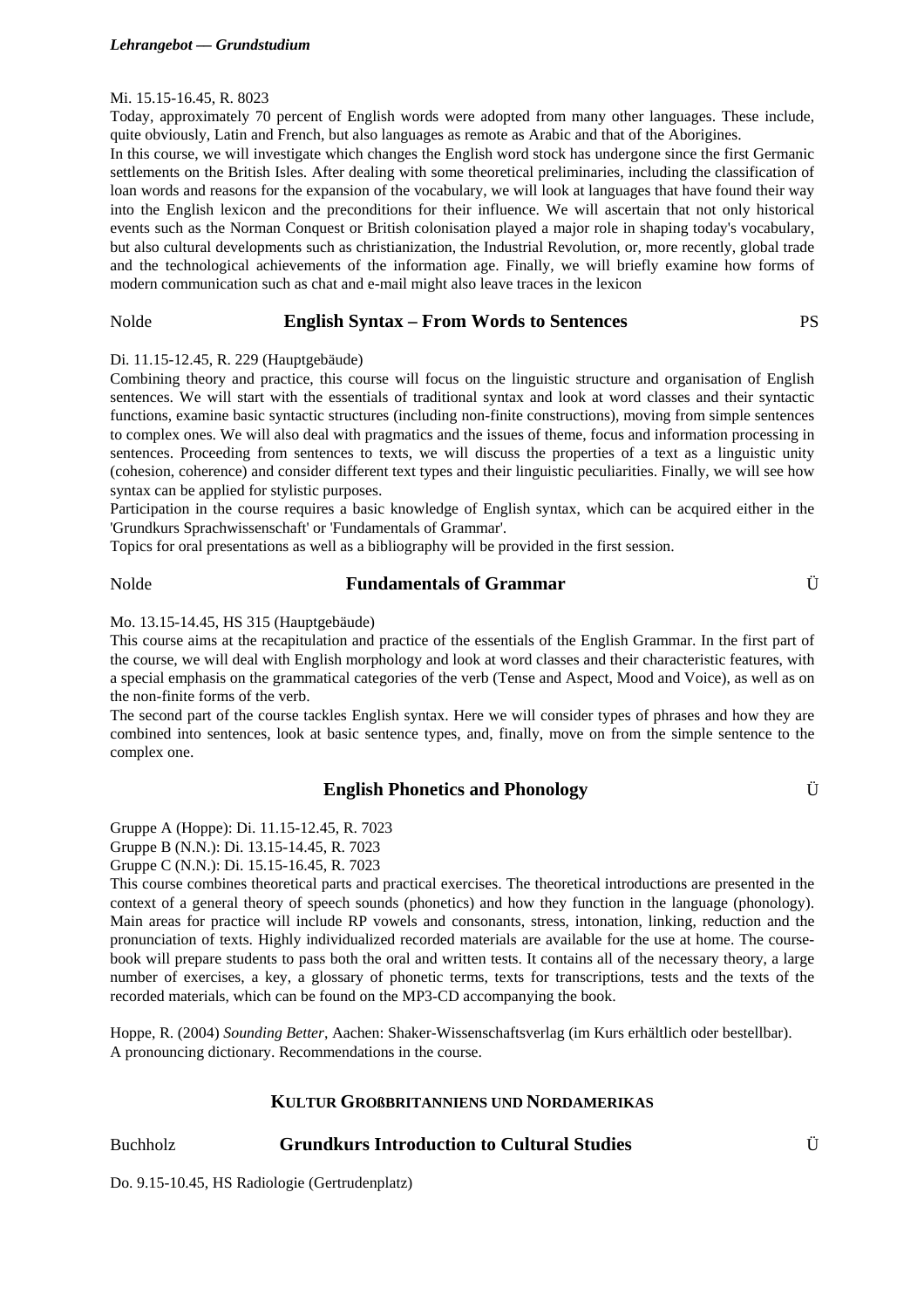This course serves as an introduction to the study of culture and provides some of the theoretical foundations for successive courses in cultural studies. The course is divided into two main sections.

It starts with a brief outline of the origins of the field and its history. Students will then be given accessible (easier said than done!) introductions to some of the core concepts of cultural studies: concepts of theory; concepts of description, interpretation and analysis; concepts that structure and order constructions of reality; concepts of social structure; concepts of spatial-cultural order; and concepts of temporal order. Each of the presentations of concepts is accompanied and supplemented by exemplary applications of the theory to concrete issues. The applications should, among other things, illustrate the usefulness and versatility of the methodological approaches and analytical tools provided by cultural studies.

A *Reader* will be available from the *Copy-Team* (Brunnenhof).

# Linke **Post-World War II Migration to Britain and the British Mass Media**

#### Di. 11.15-12.45, R. 8023

This class has two major aims. Firstly, it provides a brief overview of the history of non-white migration from the Commonwealth countries since the Second World War and the White British responses to it. Secondly, students will look at some current examples of the representation of the Indian and Caribbean diasporas in British newspapers and other media. Students will approach the complexity of the diasporic situation and identity formation through a critical analysis of mainstream media and a look at British ethnic media. Postcolonial theory provides the theoretical framework, and quantitative as well as qualitative (image analysis; critical linguistics) methods will be combined in the analyses of the media texts.

#### Reschly **Religion and Politics in America** PS

PS

Di. 19.00-20.30, 11.6.-13.7., R. 229 (Hauptgebäude)

Mi. 17.15-18.45, 11.6.-13.7., R. 229 (Hauptgebäude)

Sa. 9.00-16.00, 14.7., R. 8023

Religion and politics have existed in an uneasy relationship in American history. Beginning with an examination of the First Amendment and the history of constitutional interpretation, through several periods when differing religious visions clashed (antebellum abolitionism, fundamentalism versus modernism in the 1920s, anti-Communism in the 1950s, the New Religious Political Right in the 1980s), we will conclude with contemporary debates over the place of religious discourse in public and political life. Recent events (wars in Afghanistan and Iraq, the presidential elections of 2000 and 2004, racist politics, and abortion) will receive special attention.

The mix of religion and politics is one of the most vital and contentious issues in the United States. What are the implications of the self-conception of the United States as a "Christian nation" or as a "chosen nation?" What role should religious voices have in shaping public policy in the United States? Should government funds be used to support church and faith-based social service programs for the poor? Can businesses restrict the religious practices of their employees? Do religious believers have the right to proselytize others in public places? Should religious groups be allowed to operate in public schools? What is it that makes a public school "public" anyway? Is religious knowledge really different from scientific knowledge? Is it possible to identify a universal, secular morality? Is religion good or bad for democracy? How have church-state relations changed over the decades? What alternative models for church-state relations do other Western nations implement?

The course will meet two times per week from June 11 to July 13, and all day on July 14.

### Louishomme **American Politics** PS

# Di. 11.15-12.45, ab **24.4.**, HSS 3 (Schwaansche Straße)

This course will examine the major ideological currents that have shaped American Politics since the administration of President Lyndon B. Johnson in the 1960s to the end of the first term of President George W. Bush in 2004. Special attention will be given to how ideological conceptions were developed, disseminated and used to construct winning electoral coalitions, as well as different understandings of the legitimate roles and responsibilities of the national government relative to state and local governments, the direction of economic, fiscal, social and environmental policy.

#### Zittlau **Museums and Their Collections** PS

#### Mi. 9.15-10.45, R. 8028

Museums are cultural institutions of educational, memorial and national importance. Therefore, they are in constant development, reflecting society's interests, ideas and changing perceptions.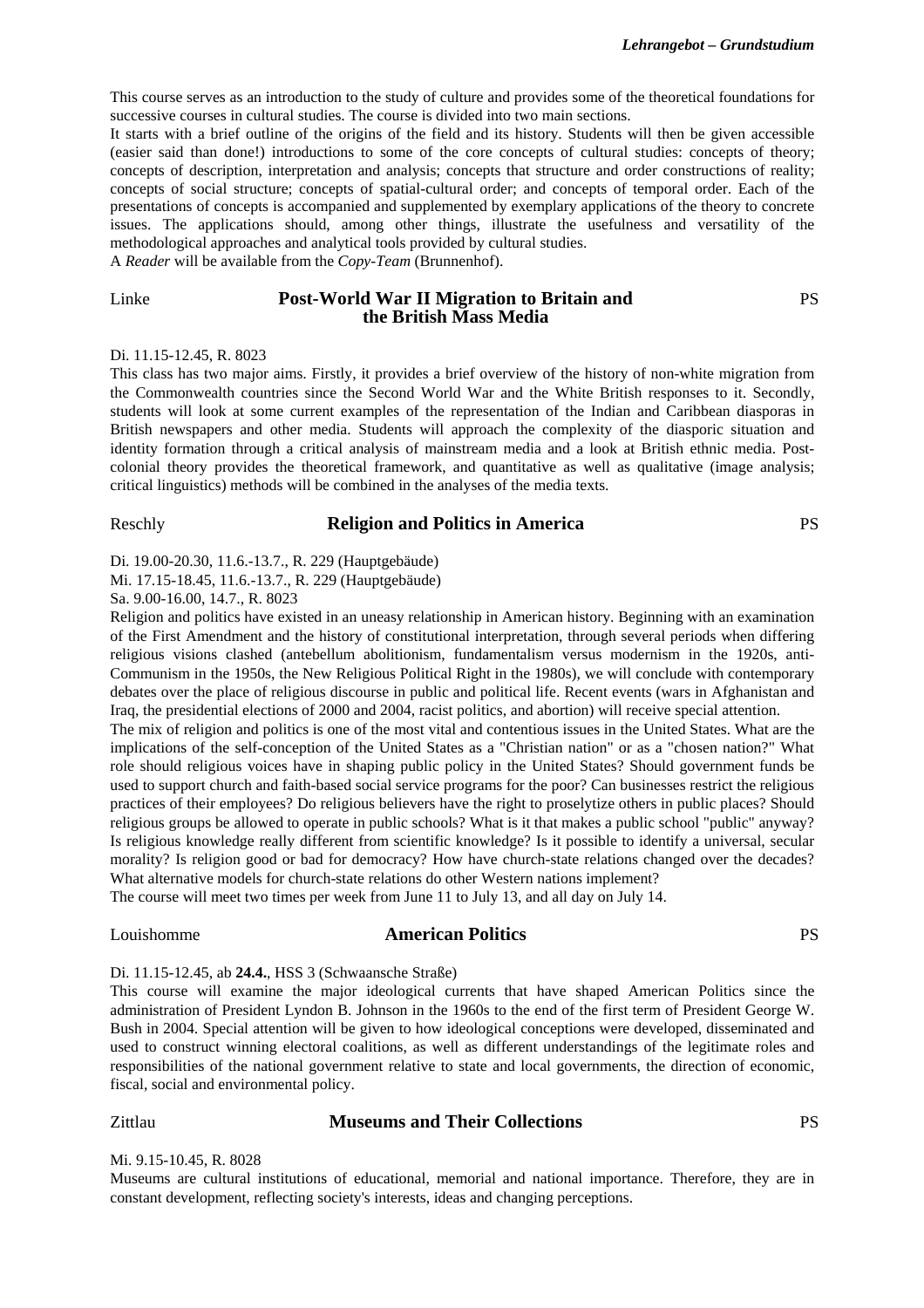### *Lehrangebot –– Grundstudium*

In this class, we will take a closer look at that development, starting with the cabinets of curiosities (also known as *Wunderkammern*) that spread in the Renaissance among the nobility of Europe. We will observe how these collections have changed throughout history. We will also focus on the historical development of the collector, the order of objects and what they are thought to represent, especially when their origin was thought to be 'exotic'.

Our primary focus will be on the British Museum (established in 1753), the pre-eminent museum in Great Britain, and the Smithsonian Institution in the United States (established in 1836). We will look at the historical development of these institutions, their major exhibitions and important changes as well as recent concepts of representation of cultures.

A *Reader* will be available from the *Copy-Team* (Brunnenhof).

#### Zittlau Gottschlich **E Pluribus Unum? Aspects of American Society and Culture**  PS

### Di. 15.15-16.45, R. 018 Haus 1 (Ulmenstraße 69)

The United States of America have been and continue to be a nation of immigrants. In this seminar, we will attempt to explore some of the underlying theoretical and practical assumptions that create and form the American "national character". Specifically, we will look at some of the most important myths regarding the American experiment, including the idea of a "melting pot". Furthermore, the seminar will deal with the societal consequences of immigration and social segregation. We will look at ethnic minorities within the United States that either suffered from incoming migrants (Native Americans) or form a perceived threat to the integrity of the traditional American WASP-ideal (Blacks, Latinos). Additionally, we will also look at so-called "model minorities" which seemingly have been able to adapt the vague concept of "Americanism".

As a joint course by the Institute of Political Science and the English Department this class is open to students from both programs.

Registration for the course at: pierre.gottschlich@uni-rostock.de

# **FACHDIDAKTIK UND VERMITTLUNGSKOMPETENZ**

# Siebold **Grundkurs Grundfragen der Fachdidaktik Englisch** Ü

Mo. 9.15-10.45, HSS 3 (Schwaansche Straße)

ab 3. Sem.

Inhaltliche Schwerpunkte: Gegenstand und Bezugswissenschaften der Fachdidaktik Englisch; Unterrichtskonzeptionen; Ziele und Inhalte des Englischunterrichts; didaktisch-methodische Grundstrukturen der Arbeit an Kenntnissen und der Entwicklung sprachkommunikativen Könnens; Lernerorientierung im Englischunterricht.

# Siebold **Grundkurs Frühbeginnender Englischunterricht** Ü

Do. 11.15-12.45, 14tägl., gerade Wochen, R. 8028

Der Kurs soll einen ersten Überblick über die laufende Fachdiskussion zum Englischunterricht an Grundschulen vermitteln. Die gegenwärtige Situation sowie verschiedene didaktische Konzepte werden skizziert. Vor allem aber versucht der Kurs, theoretisches Hintergrundwissen zu geben und eine Lernen und Spielen gleichermaßen berücksichtigende Grundlinie des Unterrichtens zu entwerfen. Diese zeichnet theoriegeleitetes Handeln vor, ohne es jedoch vorzuschreiben.

Hellwig, K. (1995) *Fremdsprachen an Grundschulen als Spielen und Lernen*, Ismaning: Hueber Verlag. Maier, W. (1991) *Fremdsprachen in der Grundschule*, München: Langenscheidt Verlag. Vale, D. and A. Feunteun (1996) *Teaching Children English*, Cambridge: Cambridge University Press.

### Hoppe **English Phonetics and Oral Presentation** Ü

Di. 9.15-10.45, R. 7023

This course is a double period combining lecture and practical exercises. The theoretical introductions are presented in the context of a general theory of speech sounds (phonetics) and how they function in the language (phonology). The main areas for practice will include RP vowels and consonants, stress, intonation, linking, reduction and the pronunciation of short texts. Students will have to do oral presentations on phonetic topics. Highly individualized recorded materials are available for the use at home. The course-book *Sounding Better*

will prepare students for both the oral and written tests. It contains all of the necessary theory, a large number of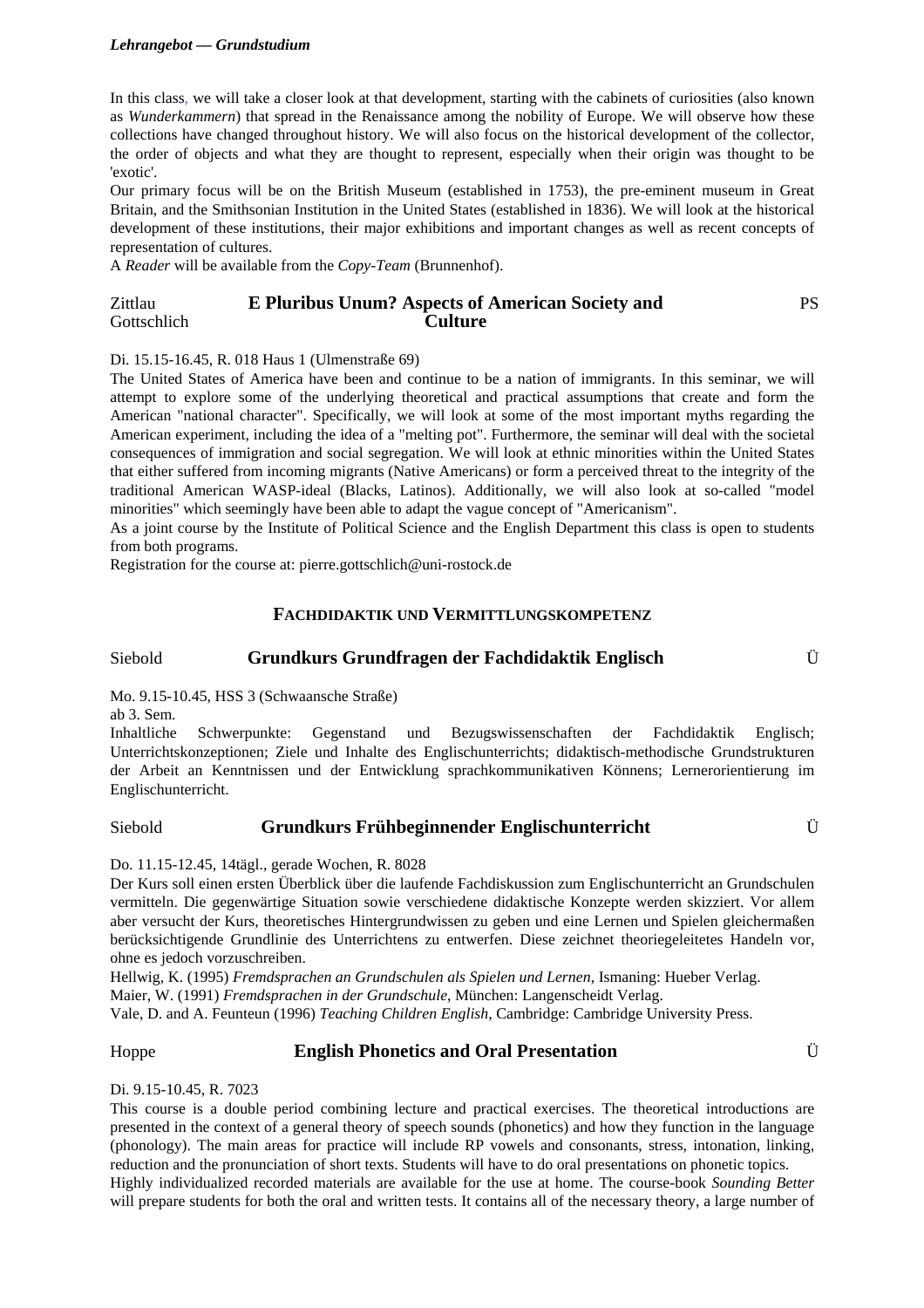exercises, a key, a glossary of phonetic terms, texts for transcriptions, and the texts of the recorded materials, which can be found on the CD accompanying the course-book or a greater part of it in the computer lab (S:\ZBEMediaFiles\Phonetics\_Hoppe\MostImportantEnglishSounds.mp3).

Hoppe, R. (2004) *Sounding Better*, Aachen: Shaker-Wissenschaftsverlag (im Kurs erhältlich oder bestellbar). A pronouncing dictionary. Recommendations in the course.

# Weinreben **Study Tasks and Study Skills** PS

Fr. 13.15-14.45, R. 8023

This course is for students who want to learn how to study effectively in English. It is designed to extend the range of skills needed to begin and complete your studies successfully and to enhance your employment prospects. Structured and straightforward guidance is given on the following topics: note taking, gathering and using information, essay and report writing, oral presentation. An interactive approach enables you to find out for yourself which study techniques are best suited to your own way of working. The classes will be accompanied by handouts and bibliographical references.

### **SPRACHPRAXIS**

# Nolde **Error Analysis** Ü

### Mo. 11.15-12.45, R. 230 (Hauptgebäude)

This course primarily provides practice in error spotting in learners' written work, and thus improves the participants' own understanding of the English language. In addition, the course is concerned with the role of errors in language learning and the consequences this has for dealing with errors in the classroom, i.e. what, when and how to correct.

# Luu **Oral Skills I** Ü

Gruppe A: Mo. 19.00-20.30, R. 8023

Gruppe B: Mi. 17.15-18.45, R. 8023

This course will develop your spoken English skills for use in a variety of contexts, particularly academic ones. We shall concentrate on the exchange of information, experience and impressions. The exercises will often be done in pairs and small groups. We shall also develop and practise the skills and techniques required to give an academic presentation.

### Adam **Basic Writing Skills** Ü

Di. 9.15-10.45, R. 8023

This is a controlled course that does not encourage the student, in the early stages, to attempt too much free expression. The principle animating the course is to give the student clear-cut quantities of interrelated material. In one compact system, the student is provided with core information on grammar, levels of formality, spelling, punctuation, word use and formation, composition and editing. Grammatical and other material appears in model texts before it is described and practised. In addition to regular preparation, the student will be expected to hand in a number of written assignments.

# Adam **Translation English-German I** Ü

Mi. 13.15-14.45, R. 8023

The aim of this course is to develop the students' ability to translate texts of different kinds into good idiomatic German. We will start with newspaper cuttings of different topics and deal with language structures. In the second half of the course we will deal with short stories; the emphasis will be on stylistic differences. Texts will be given to you in class, and the main work will have to be done as homework. In class, we will compare and discuss your translations.

Bowen **Reading to Write Example 1 U U U** 

Gruppe A: Di. 15.15-16.45, R. 8028 Gruppe B: Di. 17.15-18.45, R. 8028

This course aims to combine two interrelated skills: reading and writing. Ultimately, learning to write means learning to become an attentive reader. With this truism in mind, the course will help students learn how to read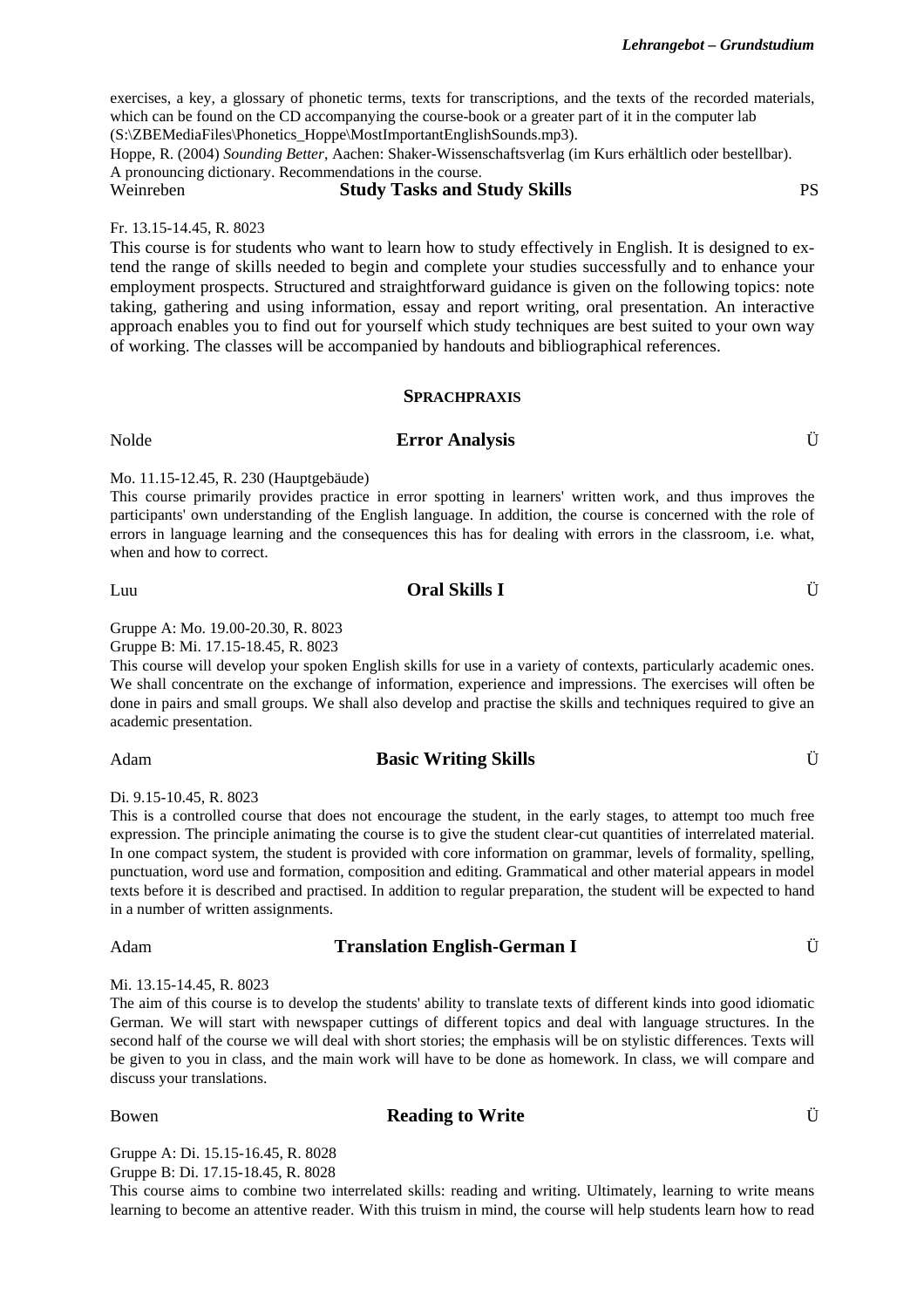texts with an eye to improving their writing skills. Although the course deals with grammar, it is not a grammar course. Rather, it focuses on English at the level of sentences and paragraphs. As such, students will examine how authors form sentences and connect them into an integral whole. Using the knowledge acquired through reading and analyzing the week's reading material, students will practise their writing skills by forming their own sentences and paragraphs. Needless to say, students will also have the opportunity to discuss the content of the analyzed texts, which will be taken from a range of genres (journalistic, humoristic, academic, literary, etc.).

# Vaughan **Applied English Vocabulary** Ü

#### Fr. 11.15-12.45, R. 229 (Hauptgebäude)

This course offers students the opportunity to extend and to enrich their passive and active English vocabulary. The course will focus on the use of English words in a variety of areas, and will focus on such words in regard to their basic meaning, collocation, polysemy, register, antonyms and connotation, among others. By learning vocabulary from authentic sources and then applying this vocabulary in a variety of practical exercises this course will help students to use words in a more natural and a more accurate manner.

#### Vaughan **Essential Presentation Skills** Ü

#### Fr. 13.15-14.45, R. 229 (Hauptgebäude)

This course will focus on giving effective presentations in English, concentrating on the four central elements of presentations (situation analysis, structure, visual aids, and (body) language effects). After each session, participants will have developed their personal presentation profile through self-reflection and feedback from their peers and the instructor. They will also have understood how they could further improve their individual English presentation skills, and will gain more confidence in their ability to present in English. During the course sessions, brief theoretical inputs given by the instructor will alternate with practical work by participants. The seminars will also offer the opportunity to work on and present topics of the participant's own choice, and to present them to the group. Equipment will also be incorporated into the course in order to enhance the feedback process.

# N.N. **Grammar in Practice** Ü

HS

Gruppe A: Mi. 13.15-14.45, R. 229 (Hauptgebäude)

Gruppe B: Mi. 17.15-18.45, R. 8028

This course is designed to improve students' grammar skills through practical training. It looks at how grammar is used in everyday settings, focusing on both written and spoken genres. Students will pay particular attention to grammatical elements that tend to prove particularly difficult for them to master: the perfective aspect, prepositions, word order, etc. Those who wish to take the course must be prepared to participate in class.

### **HAUPTSTUDIUM**

#### **LITERATURWISSENSCHAFT**

#### Brusberg-Kiermeier **Shakespeare's Comedies: The Taming of the Shrew, A Midsummer Night's Dream, and Twelfth Night**

Di. 15.15-16.45, HS Radiologie (Gertrudenplatz)

We will examine three Shakespearean comedies using close reading techniques and giving particular weight to an analysis of the presentation of gender and performativity. We will look at male and female characters and discuss their language, their "physicalities", their status within the hierarchical system, and their functions for the respective play. For all three plays, early modern constructions of sex and gender are central, as are ideals of friendship, family and partnership. After analysing the texts, we will look at productions of the plays in form of video films. As introductory reading I recommend the chapter on early modern literature in Ina Schabert's *Englische Literaturgeschichte: Eine neue Darstellung aus der Sicht der Geschlechterforschung* (Stuttgart: Kröner, 1997). Students need to acquire – and read as soon as possible – the New Arden Editions of *The Taming of the Shrew*, *A Midsummer Night's Dream* and *Twelfth Night*, which will be obtainable from Weiland's.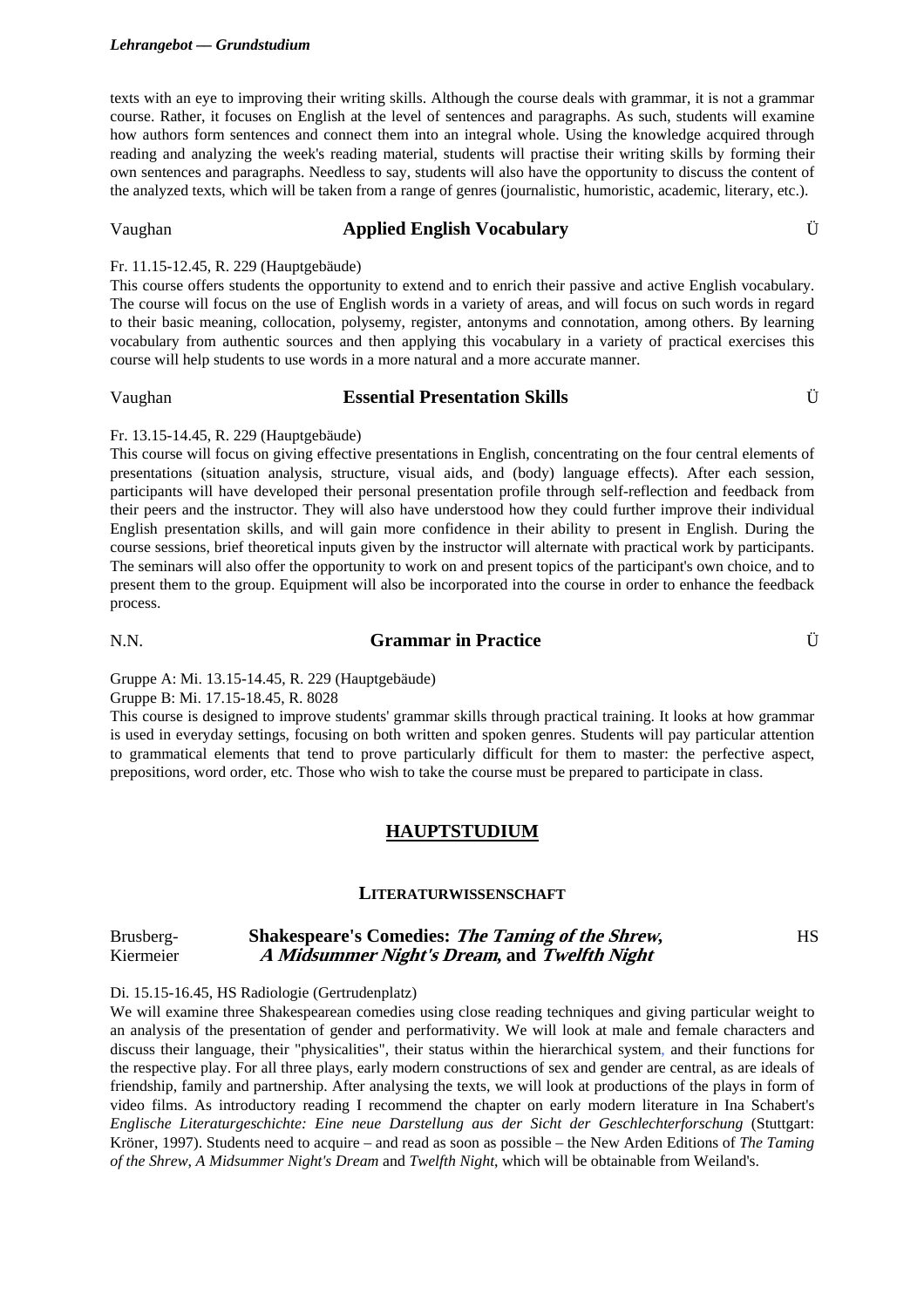#### Klaus **Düstere Visionen: Die englische Schreckutopie von Wells bis Orwell**

**HS** 

#### Mi. 9.15-10.45, R. 8023

Am Ende des 19. Jahrhunderts kommt es zu einer Wende in der Geschichte utopischer Phantasie: weg vom Projizieren einer besseren Welt, hin zu einer Vorahnung, ja Warnung vor heraufziehendem Unheil. Negative Zukunftsbilder hatte es vereinzelt auch vorher schon gegeben, aber nicht in so geballtem Maße bei gleichzeitigem Versiegen von Entwürfen idealer Welten. Die Gründe für den aufkommenden Pessimismus im bürgerlichen Denken sind vielfältig. Rückblickend lässt sich allerdings sagen, dass das 20. Jahrhundert einiges dazu getan hat, die artikulierten Befürchtungen in manchen Bereichen noch zu übertreffen.

Das Seminar beschäftigt sich mit den Klassikern des Genres, auch Dystopie genannt:

- − H. G. Wells, *The Time Machine* (1895);
- E. M. Forster, "The Machine Stops" (1912/1928);
- − Aldous Huxley, *Brave New World* (1932);
- − Georg Orwell, *Nineteen Eighty-Four* (1949).

Die Utopien von Wells, Huxley und Orwell werden bei Weiland bestellt, Forsters Erzählung als Kopie verfügbar gemacht.

Falls noch Zeit ist, ließe sich ein Blick auf Huxleys wundersame Wandlung zum Visionär einer sozial und sexuell glückseligen Welt werfen, in seinem Spätwerk *Island* (1962).

#### Mackenthun **Magical Reality in American Literature** HS

#### Fr. 11.15-12.45, R. 8028

America, as Alejo Carpentier famously wrote in the 1940s, has a reality of its own. Its nature, culture, history, and its stories differ significantly from those of Europe and therefore require a mode of fictional address that is likewise different from the aesthetic modes of Europe. In this class, we will look at various instances of this "*lo real maravilloso*" throughout American literature. Beginning with classic romantic texts, we will then swiftly move into the modern and postmodern periods, which offers their best 'magical realist' examples in the field of minority and postcolonial literature. A major project of this class will be to distinguish between the mode of the magical real and other modes like the fantastic, psychological fiction, or the romance; likewise we will address issues of mimesis, verisimilitude, and unreliable narration. Students are asked to purchase a *Reader* (*Copy-Team*, Brunnenhof) and the novels listed below (probably to be discussed in this order):

Silko, Leslie (1988) *Ceremony.* Penguin. ISBN 0140086838

Ozick, Cynthia (1988) *The Messiah of Stockholm*. Vintage. ISBN 0394756940

Naylor, Gloria (1989) *Mama Day*. Vintage. ISBN 0679721819

Cisneros, Sandra (1991) *House on Mango Street*. Vintage. ISBN 0679734775

Students in possession of the books will be admitted to the class.

Mackenthun **America's Inner Demons. The Fear of Alien Invasion in the US** 

HS

#### Fr. 13.15-14.45, R. 126, Haus 1 (Ulmenstraße 69)

The terrorist attacks of 2001 have intensified within US culture a fear of alien invasion that can be traced back to the very beginnings of the Anglo-European (not to say Protestant) presence in America. American postmodernism directly addresses this typically American "paranoia." In this class we will look at different manifestations of that anxiety – from the climate of psychological stress that gave rise to the witch craze of Salem in 1692, through the fear of foreign invasion and domestic subversion that inspired the Alien and Sedition Acts in the 1790s and the concomitant fear of a slave revolt in the early nineteenth century, all the way to the anticommunist scare between the 1930s and the 1950s and the latent and manifest xenophobia accompanying discourses about immigration and cultural difference in the period of multiculturalism. Our material will consist of both historical documents and fictional texts and movies (*Invasion of the Body Snatchers*). Next to a substantial *Reader* (Copy-Team, Brunnenhof), students are required to purchase the following novel:

Brown, Charles Brockden (1799; 2002) *Arthur Mervyn, or, Memoirs of the Year 1793*. Kent State UP. ISBN 0873387384. Or used edition, Holt Rinehardt, 1962 (abebooks.de).

Students in possession of the book will be admitted to the class.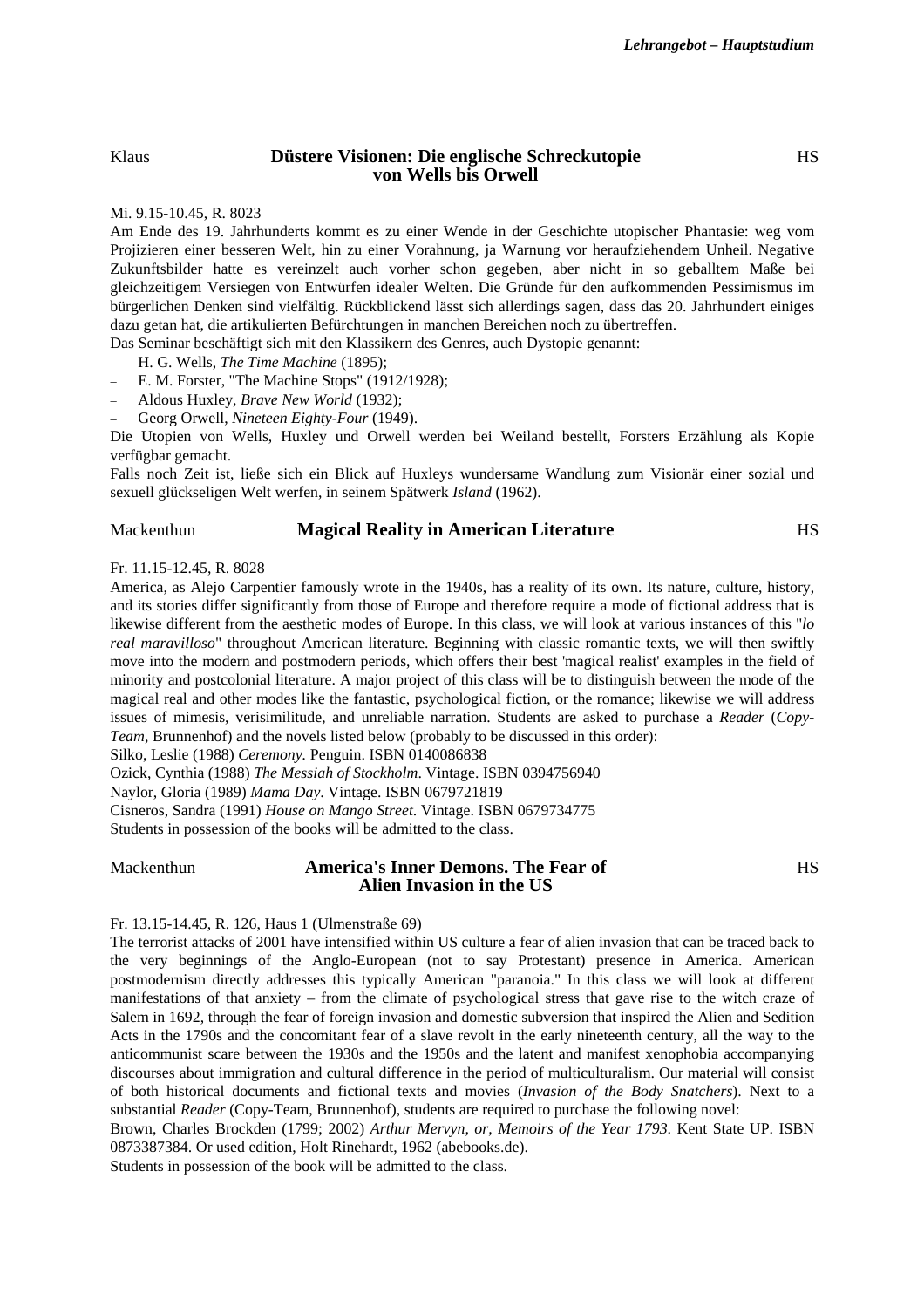### **SPRACHWISSENSCHAFT**

#### N.N. **"The Triumph of the English Language": Major Developments in Early Modern English HS**

#### Mi. 11.15-12.45, R. 8028

Linguistically, the time from the end of the 15th to about the middle of the 17th century stands out as a period of increasing standardization and widespread critical reflection on language use suited to different purposes and types of discourse. The introduction of the printing press in 1476 opened up a forum for an intensive public debate among scholars, writers and teachers about the status of English mainly as compared to Latin in its rediscovered classical form. Based on selections from critical writings on rhetoric, literary theory, English grammar and lexicography, we shall discuss the alleged imperfections of English and try to evaluate its potentials in the light of the achievements of contemporary "practitioners of language", among them such eminent figures as William Shakespeare.

# N.N. **The Structure of English Words** HS

### Di. 11.15-12.45, R. 8028

This seminar explores "the grammar of English words" both from an inflexional and a word-formational point of view. We will discuss major theoretical issues in linguistic morphology such as the difference between inflexion and derivation, the notion of productivity, the connection between morphology and semantics, and the relationship between word-formation and borrowing. Seminar work will also include practical tasks in wordbuilding and analyzing word-structure.

# N.N. **Contrastive Linguistics English – German** HS

### Do. 11.15-12.45, R. 8023

The term "contrastive linguistics" covers a variety of approaches. Although it is often associated with language teaching, it also includes important theoretical research that deals with language-specific features and language universals. Thus, language comparison helps us to understand individual languages as well as language in general.

In this course, we will first focus on microlinguistic aspects, including research questions from the fields of phonetics/phonology (e.g. the different phoneme inventories of English and German), morphology (aspects of word-formation and phraseology), syntax (e.g. word-order and sentence structure) and semantics (word-fields, idioms etc). The course will then be broadened by including macrolinguistic contrastive research. Here, we will, for example, compare the linguistic realisation of oral and written text types (e.g. casual conversations and news reports), addressing pragmatic issues such as politeness strategies and sociolinguistic questions (regional and social variation).

# N.N. **Linguistisches Repetitorium** Ü

### Di. 17.15-18.45, R. 8023

Based on the discussion of previous written exams, this course aims at preparing participants for their final exam in linguistics (teachers, BA's, *Magister*) by reactivating basic knowledge in the areas of phonetics, syntax, wordformation, text linguistics and stylistics. This revision should also be helpful in the preparation for the oral part of the final exam.

A list of topics and tasks for discussion as well as a detailed reading list will be provided at the beginning of the course.

# **KULTUR GROßBRITANNIENS UND NORDAMERIKAS**

# Linke **Place and Space in British Cultural Studies** HS

#### Mo. 17.15-18.45, R. 8023

The course includes both theoretical approaches and interpretive practice. The theoretical approaches discussed in this class consist mainly of cultural semiotics, cultural geography and seminal texts such as Raymond Williams's interpretation of the country and the city, and explore connections between place and identity, place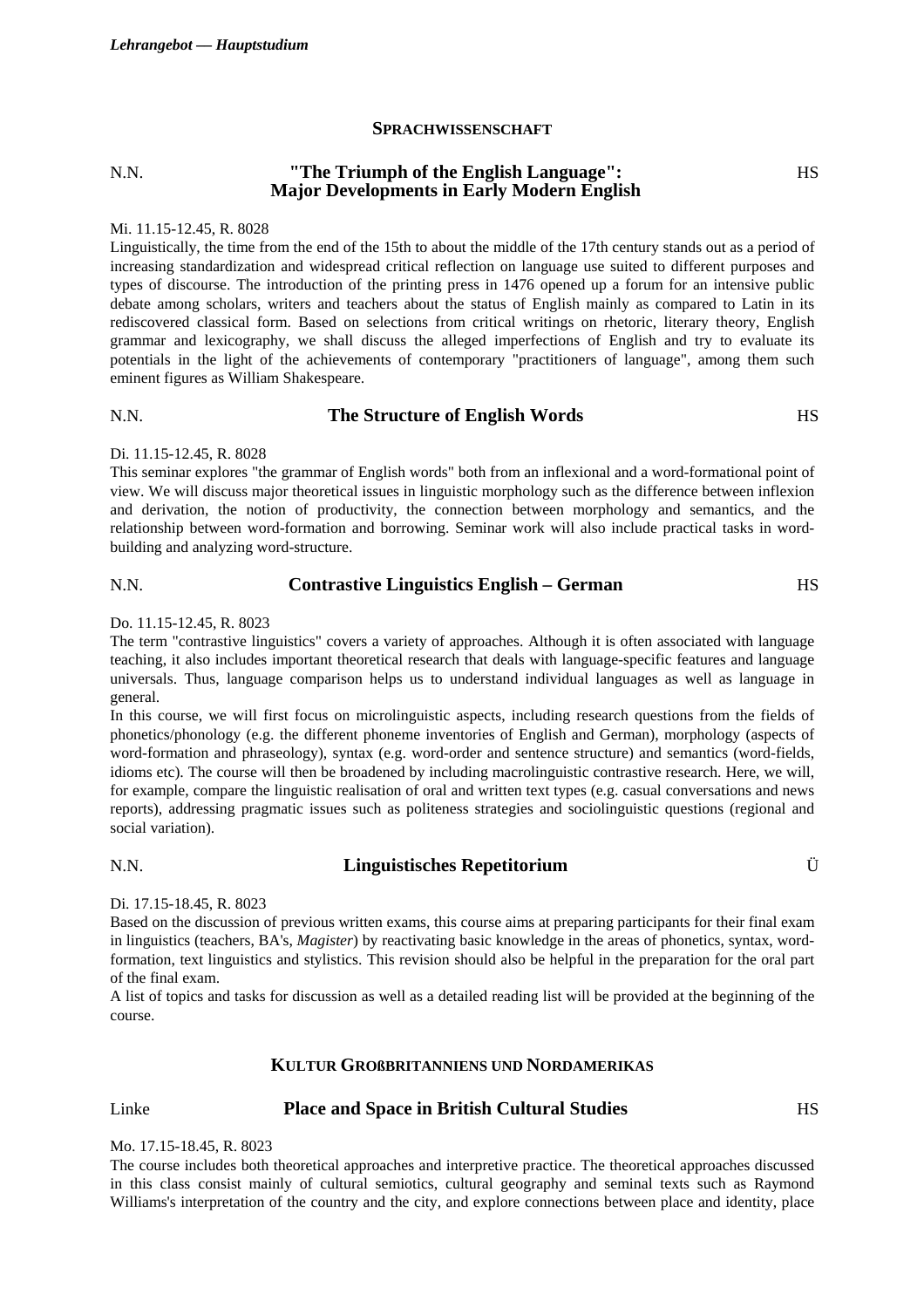and nation, place and class/gender, and place and history. For the application of theory in interpretations, students will analyse maps, architectural design and town planning, magazines and film. A *Reader* with excerpts from the theoretical texts will be provided.

# Louishomme **Race and American Politics in the Twentieth Century** HS

#### Do. 11.15-12.45, ab **26.4.**, HS 315 (Hauptgebäude)

The course will provide a comparative and analytical study of race and politics in the United States by focusing on theories of race, especially the social construction of race, and different ways in which these constructions have been used to shape public understandings, social relations, and governmental policy. Particular attention will be given to the material costs and benefits political implications of theories of whiteness, African Americans, Native Americans, and Latinos. The course will explore the dynamic tensions between the efforts by members of different racial and ethnic groups to secure the rights, benefits and obligations of citizenship, social resistance and accommodation to these demands, and the response by local, state and national governments as well as other institutions within America to these competing currents.

| Mackenthun | <b>America's Inner Demons. The Fear of</b> | HS |
|------------|--------------------------------------------|----|
|            | Alien Invasion in the US                   |    |

Fr. 13.15-14.45, R. 126, Haus 1 (Ulmenstraße 69) **Einschreibung in Raum 8019 (Literaturliste)!** For details see section on "Literaturwissenschaft" above.

### **FACHDIDAKTIK UND VERMITTLUNGSKOMPETENZ**

# Garbe **Englischunterricht zwischen Vermittlung und Aneignung**

Gruppe A (Garbe): Mo. 9.15-10.45, R. 8028

Gruppe B (Schmidt): Mi. 13.15-14.45, R. 8028

5./6. Semester

Die Lehrveranstaltung vertieft die im Grundkurs vermittelten Prinzipien des Lehrens und Lernens anhand typischer Unterrichtssituationen und -materialien. Die Studierenden werden befähigt, diese zu analysieren, zu entwickeln und zu gestalten.

### Linke **Handling Stereotypes in the EFL Classroom** HS

Mo. 9.15-10.45, R. 8023

After a discussion of the – very complex – term "stereotype", students will work in two directions. Firstly, they will critically inspect textbooks and other teaching materials, looking for and identifying examples of stereotyping. Secondly, they will discuss means and strategies for working with stereotypes in the classroom. The English curriculum ("Rahmenpläne" and "Europäischer Referenzrahmen") will also be inspected for references to the topic. Students will then look at materials and texts that carry a special potential for addressing the issue in class, and develop and discuss tasks that raise pupils' awareness of the omnipresence of stereotypes and a critical attitude towards stereotypes. Some theoretical readings will be provided in a course *Reader*.

# Garbe **Literarische Texte im Englischunterricht** HS

Do. 9.15-10.45, R. 8028

LA für Gymnasien, 7./8. Semester

Die Textdidaktik muss vor allem die Fähigkeit fördern, verstehend nachzuvollziehen, was andere bewegt hat, ihrer Aussage eine bestimmte Form zu geben. Ein weiterer Aspekt dieser Arbeit sollte es sein, dass den Schülern bewusst wird, dass 'jemanden verstehen' nicht heißt, dass das Verstandene bzw. die Position des anderen auch gebilligt werden muss. Schließlich gehört zur Textdidaktik auch die Fähigkeit, sich selber und anderen durch sprachlich explizierende Formulierungen zu verdeutlichen, was die gegenseitigen Positionen sind. Im Mittelpunkt des Seminars stehen deshalb aktive Methoden im Umgang mit literarischen Texten, die eine stärker traditionelle Teilung in Analyse und Imagination, Intellekt und Emotion vermeiden sollen. Stattdessen werden begründete persönliche Reaktionen auf den Text gefördert, bei denen die Schüler (literatur-)kritische Gedanken und Empathie verbinden können. Dabei wird der Wert individueller Arbeit nicht unterschätzt, jedoch sollen die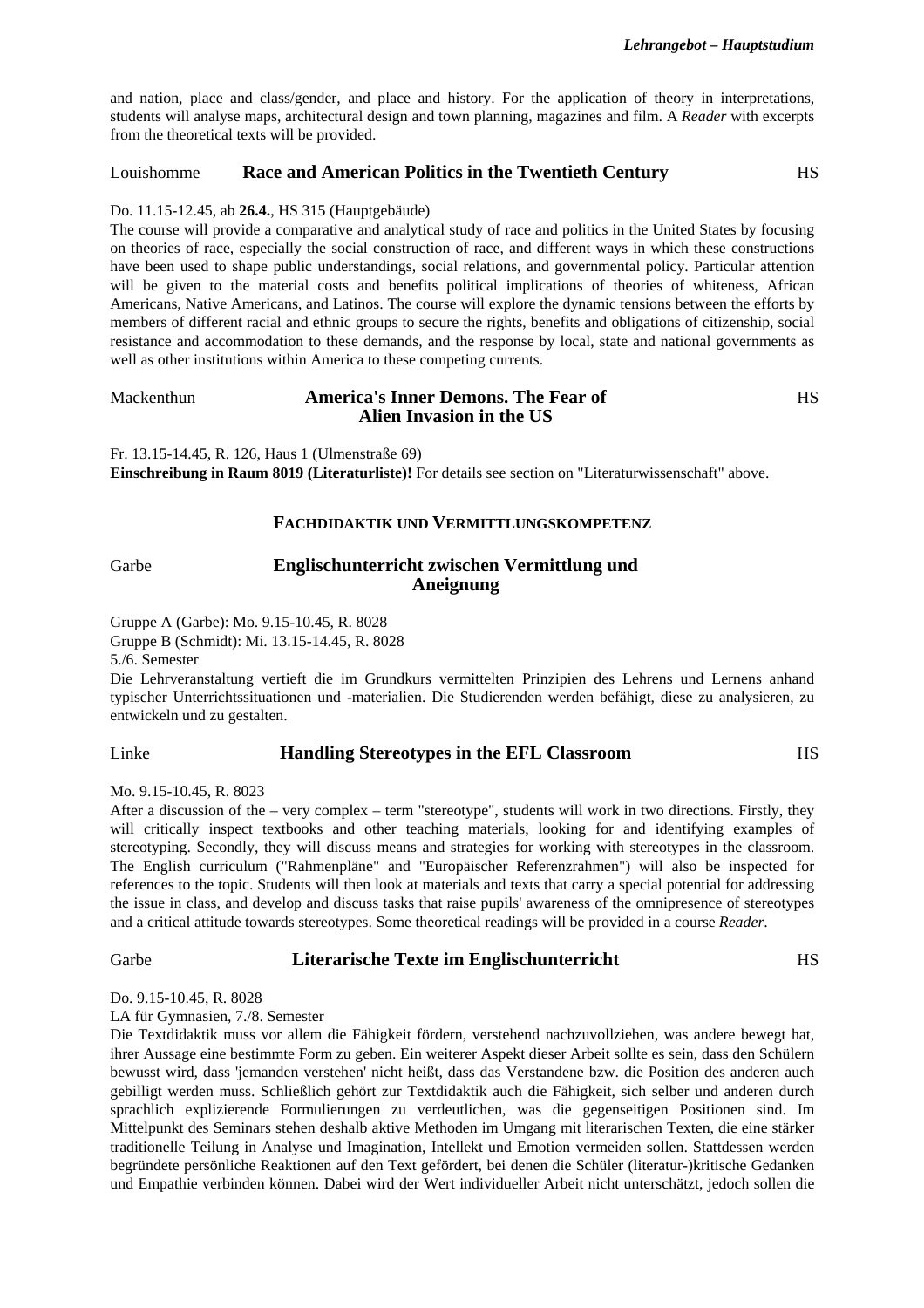Schüler zu partizipatorischen und kooperativen Aktivitäten angehalten werden, um Bedeutungen des Textes zu entdecken und sich damit auseinander zu setzen. Ü

# Garbe **Reading is Fun – Zur Arbeit mit Lesetexten im Englischunterricht**

#### Di. 9.15-10.45, 14tägl., gerade Wochen, R. 8028

Neben einem allgemeinen Überblick über die Lesestrategien und Komponentenübungen zur Entwicklung des Lesens, die durch Beispiele erläutert werden, steht die kreative Gestaltung von Aufgaben zur Steuerung des Leseprozesses, zur Auswertung des Gelesenen und für die weiterführende Arbeit mit dem Text im Mittelpunkt der Lehrveranstaltung.

# Garbe **Darstellendes Spiel im Englischunterricht** Ü

Di. 9.15-10.45, 14tägl., ungerade Wochen, R. 8028

Theoretische Grundlagen des darstellenden Spiels und Möglichkeiten ihrer praktischen Umsetzung stehen im Mittelpunkt dieser Lehrveranstaltung. Die Studenten lernen die motivierende Rolle des darstellenden Spiels kennen und erwerben Kenntnisse über die Möglichkeiten des Einsatzes von zur Dramatisierung geeigneten Texten und Kriterien zu deren Auswahl. Eine optimale Prozessgestaltung wird anhand typischer Fallbeispiele geplant und diskutiert.

# Siebold **Sprechen und darüber sprechen** Ü

#### Do. 11.15-12.45, 14tägl., ungerade Wochen, R. 8028

Seit der "pragmatischen Wende" der siebziger Jahre wird Sprechen als kommunikatives Handeln bestimmt und didaktisch-methodisch reflektiert. Das mitteilungs- und adressatenbezogene Sprechen gilt mit Recht als Kernbereich des Englischunterrichts. Die Übung rückt anregende Verfahren und Techniken in den Mittelpunkt, die den Schülern helfen, ihr mündliches Ausdrucksvermögen im Englischen zu entwickeln und Scheu oder Zurückhaltung, die sie fühlen mögen, zu überwinden. Eine Grundlage hierfür stellen Videos zur Demonstration ausgewählter Lehrtechniken dar.

#### Schröder (Siebold) **How to Combine Writing and Talking – Unterrichtsanregungen zum Thema Schreiben und Sprechen**

Tutorium

Do., 13.15-14.45, SR 7023

LA für Realschule und Gymnasium

In Ergänzung zur Übung "Sprechen und darüber sprechen" wird das Tutorium "How to Combine Writing and Talking? Unterrichtsanregungen zum Thema Schreiben und Sprechen" angeboten. Dieses Tutorium soll Lehramtsstudierenden (Realschule und Gymnasium) ergänzend zu den angebotenen Übungen verschiedene Möglichkeiten zeigen, wie man in mehreren Klassenstufen und/oder Schulformen Unterrichtseinheiten zum Thema "Schreiben und Sprechen" gestalten und verknüpfen/kombinieren kann. Gleichzeitig soll es Anregungen zur Fehlerkorrektur bzw. -analyse geben. Zur Veranschaulichung bzw. Analyse dienen bisher nicht verwendete Forschungsergebnisse aus dem Gemeinschaftsprojekt MELT der RWTH Aachen, LMU München und der Uni Rostock sowie das aus diesem Projekt hervorgegangene Buch (inkl. DVD) *Let's talk: Lehrtechniken. Vom gebundenen zum freien Sprechen* (2004), das im Cornelsen Verlag erschienen ist.

| Garbe/Mier/Büttner/ | <b>Planung und Analyse von Unterricht</b> | SPÜ |
|---------------------|-------------------------------------------|-----|
| Schmidt/Pätzold     |                                           |     |

### LA für Gymnasium, Haupt- und Realschule

Die Schulpraktischen Übungen begleiten das Proseminar oder schließen sich ihm an. Unter Anleitung eines Fachdidaktikers sammeln die Studierenden erste unterrichtspraktische Erfahrungen. Diese beziehen sich auf die Planung konkreter Unterrichtsstunden, ihre Durchführung und die Analyse. Die Studierenden sollen in die Lage versetzt werden, in vorausgegangenen Lehrveranstaltungen gewonnene Erkenntnisse und Einsichten zur Gestaltung von Unterrichtsstunden zu nutzen. Darüber hinaus sollen sie lernen, Unterrichtsstunden oder einzelne ihrer Phasen unter verschiedenen, in jedem Fall aber wissenschaftlich begründeten Aspekten zu beobachten, zu protokollieren und zu analysieren. Auf dieser Grundlage üben sie, Unterrichten zu reflektieren und zu diskutieren.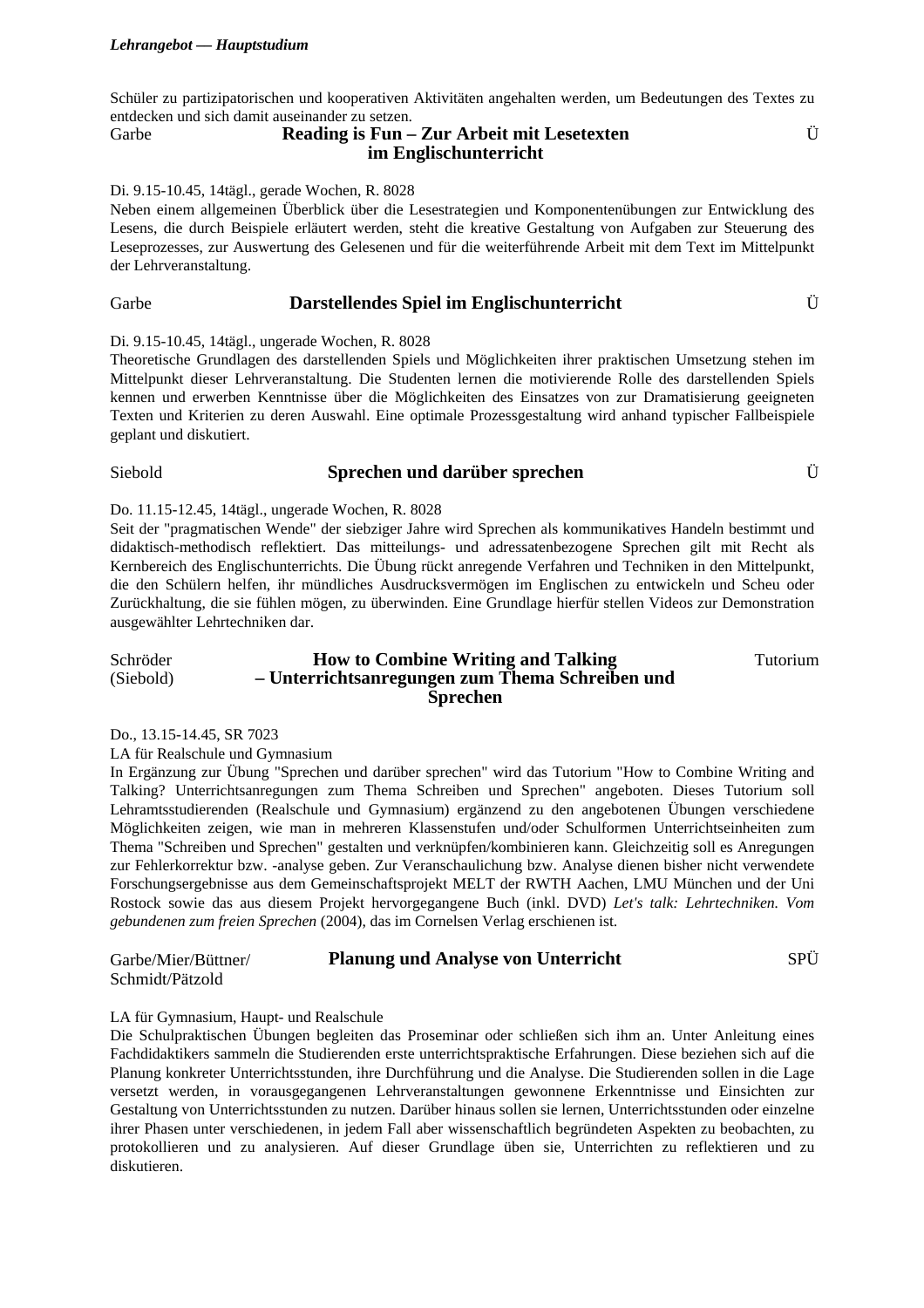**Neu:** In **Ausnahmefällen** können sich **Teaching Assistants** ihre Lehrtätigkeit im Ausland nach **vorheriger** Anmeldung, Absprache und Genehmigung durch eine Fachdidaktikerin (Dr. Garbe) und nach Vorlage von umfangreichen Nachweisen als SPÜ anrechnen lassen.

Mindt, Dieter (1995) *Unterrichtsplanung Englisch für die Sekundarstufe I*, Stuttgart/Dresden: Klett Verlag. Ur, Penny (1996) *A Course in Language Teaching*, Cambridge: Cambridge University Press.

#### **SPRACHPRAXIS**

#### Bowen **Translation Workshop for Teacher Students** Ü

#### Mi. 11.15-12.45, R. 232 (Hauptgebäude)

This course has a single goal: to help teacher students prepare for the translation section of their state exams. Since the language skills of most LA students are tested solely on the basis of a translation, those getting ready to take their exams are advised to brush up their translation skills. While the language skills section of the exam demands that students have good general English language skills, the translation section poses its own particular difficulties. This course will take a look at these difficulties and help students overcome them. As the course title suggests, the course is a workshop. This means that the bulk of the time in the course will be taken up with exercises directed at improving students' chances of doing well in their exam. Each week students will be asked to translate past exams (or similar texts). In class we will go over the translations and suggest improvements. We will also look at techniques whereby one can translate quickly and effectively. In addition, typical German-English translation problems will be addressed.

# Bowen **Translation German-English I U U**

### Mo. 11.15-12.45, R. 8028

This course offers an introduction to German-English translation skills. Rather than focusing on translation theory, the course aims to give students practical insight into the translating process. In class, students will work on typical translation problems caused by grammatical and lexical factors. Each week we will address a particular grammatical or structural issue that arises from the significant differences between the English and German languages and their respective textual cultures. Over and above class work, students will be expected to prepare a translation each week involving the skills addressed in the previous week's class. Since translating into English – perhaps more than any other activity – demands an intimate knowledge of the language, students will also be given the chance to hone their overall knowledge of the English language.

### Bowen **Translation German-English II: Genre and Context** Ü

#### Mo. 13.15-14.45, R. 8028

In this course, students have the opportunity to further improve their translation skills. Although the course does not presuppose that students have taken a previous German-English translation course, it does complement *Translation German-English I*. Working from the assumption that students have a reasonably good grasp of English grammar, style, and composition, we will focus primarily on questions of genre and cultural context. When translating, it is not enough to write grammatically; one has to make sure that the translated text corresponds to the genre conventions of the language into which the text has been translated. For instance, a translation of a German newspaper report into English should follow the conventions of English newspapers, not German ones. In this framework, we will explore the particular problems involved in translating across textual cultures, each week looking at a particular problem that arises due to differing cultural understanding of various genres.

# Bowen **Academic Writing U**  $\ddot{\text{U}}$

#### Do. 13.15-14.45, R. 8028

This course compliments the "Essay Writing" course offered in the Hauptstudium in that it focuses on the academic essay as a distinct genre, with its own structure, style, and register. To gain a greater sensitivity to these elements of academic writing, we will read selections from various academic texts which exemplify typical features of academic prose. On the basis of these weekly readings, we will discuss the elements of good academic prose and work toward putting these elements into practice. Particular attention will be paid to those elements of style that students have not had the chance to perfect (e.g. appositions, modifiers, parallelism,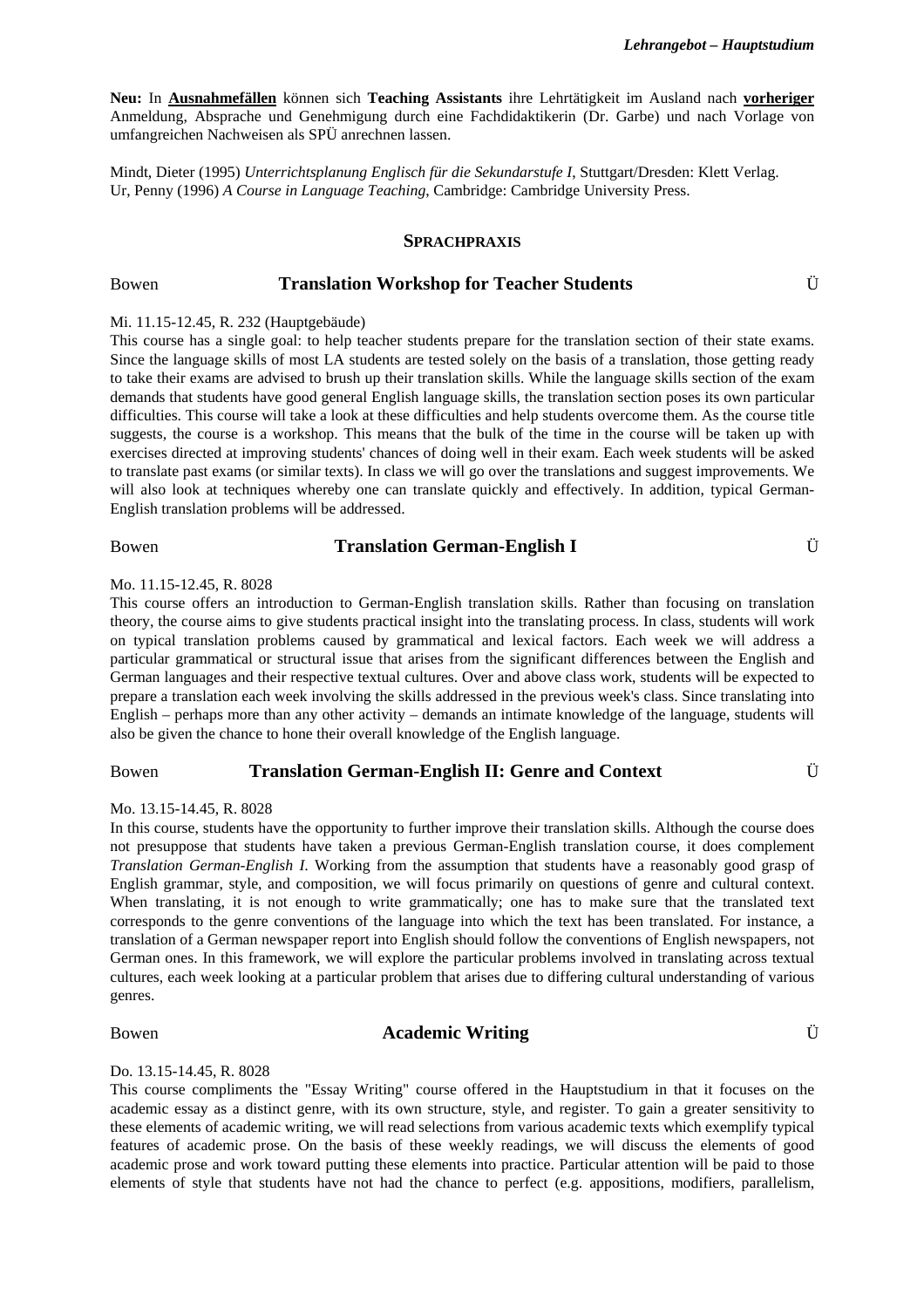#### *Lehrangebot –– Hauptstudium*

effective punctuation.) Alongside issues of structure and style, we will take a close look at the writing process, examining how one researches, uses references, and puts together an effective outline.

#### Bowen **Argumentation, Rhetoric and Style** Ü

#### Do. 15.15-16.45, R. 8028

Argumentation and writing are closely related activities, not just because the texts we write are often argumentative and thus make wide use of informal logic, but also because, to a great degree, argumentation shapes conventions of rhetoric, style, and grammar, even in texts we do not usually consider as argumentative (e.g. fiction, autobiography). In this course, we will take a practical approach to the relation between argumentation and writing by focusing on a variety of argumentative strategies (contradiction, concession, qualification, levels of generality etc.), all of which are present in a range of genres. We will pay particular attention to the ways in which English texts build up arguments and how they apply argumentative strategies using typical sentence structures and lexical choices. Examining texts from different genres (most of them nonacademic), we will analyse how English texts apply informal logic and write our own short text based on our findings.

# Vaughan **Essay Writing** Ü

Gruppe A: Mo. 15.15-16.45, R. 8028

Gruppe B: Mo. 17.15-18.45, R. 8028 This course is ideally suited for students who have already attended a writing course in the Grundstudium. Its aim is to further the development of the students' writing abilities. After a brief review of sentence and paragraph structure, the course will concentrate on techniques used e.g. in writing descriptions, argumentation, as well as persuasion. In addition, students will also learn to analyse a topic, to develop a structure for their

Students will complete several longer essays for marking as well as shorter homework assignments.

ideas, and will be guided in editing essays to meet criteria appropriate to Hauptstudium level.

# Adam **Business English** Ü

Do. 13.15-14.45, R. 8023

This course aims to provide students with an introduction to those language skills needed in the Englishspeaking business world. Designed for students with little or no prior knowledge of business, it offers an overview of business communication skills (e.g. interviews, meetings, telephone calls) and writing skills (resumés, correspondence, memos, reports, etc.). Through weekly reading material, students will have ample opportunity to build up their business vocabulary in selected business sectors (advertising, marketing, finance) and to improve their general knowledge of the English-speaking business world. Since the course will often involve group work, students should come every week ready to participate.

MacKenzie, Ian (2002) *Cambridge Professional English - English for Business Studies*, Student's Book, Klett [ISBN 3125390133 ; www.Buch.de]

# Adam **Reading and Discussion II** Ü

Do. 17.15-18.45, R. 8023

One of the aims of this course is to further the development of reading skills. Mainly literary but also some nonliterary texts and various kinds of worksheets provide the basis for the course. Students will have to study the texts, answer questions, prepare short talks and discuss problems. The course is thus also designed to expand the students' vocabulary and knowledge of grammar, as well as develop their ability to argue and reason. Students will have to prepare the texts in advance.

#### N.N. **Advanced Grammar in Practice** Ü

# Di. 15.15-16.45, R. 8023

This course is designed to improve students' grammar skills through practical training. It presupposes that students have mastered the basics and thus concentrates on those grammatical forms with which even advanced students have difficulties. Although the class deals with spoken forms, special attention will be paid to grammatical structures found in written genres, and in particular to elements of speech used to form complex sentence structures (non-finite verbless clauses, verbless clauses, adverbial clauses, syntactical compression,